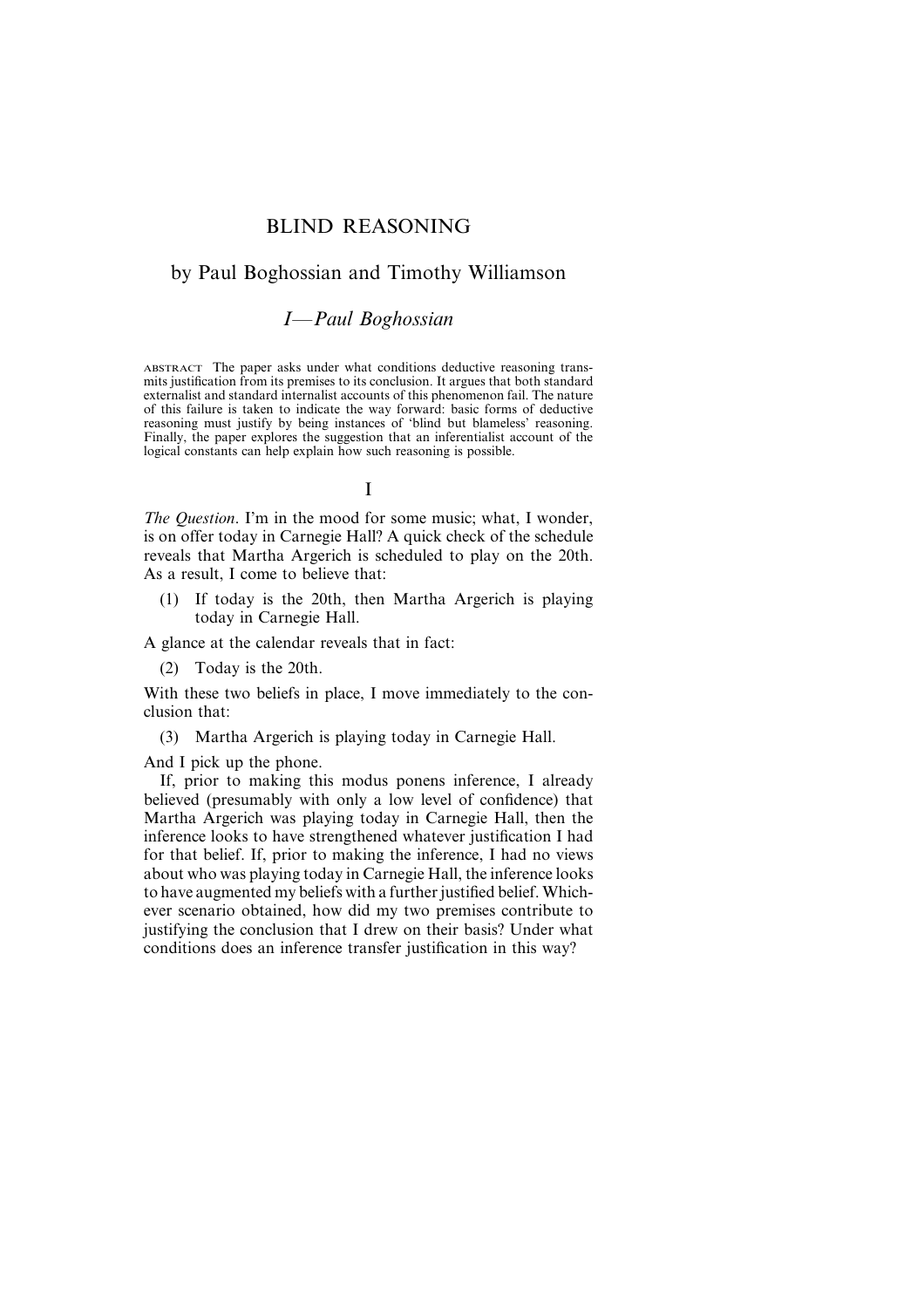Clearly, at the very least, the following two conditions must be satisfied. First, the thinker must be justified in believing the premises. Second, his justification for believing the premises must not depend on his being *antecedently* justified in believing the conclusion.

Equally clearly, though, these conditions do not suffice for the inference to transfer justification. In addition, the premises must bear an appropriate relation to the conclusion they ground. And my question is: What is that relation?

In this paper, I am going to restrict myself to asking this question about *deducti*û*e* inference, leaving it an open question to what extent what is said here generalizes to other cases of justification- or warrant-transfer.<sup>1</sup> In a deductive inference, the thinker takes his premises to justify his conclusion in part because he takes them to necessitate it.<sup>2</sup>

#### II

*Inferential Externalism*. The simplest possible answer to our question is this:

**(Simple Inferential Externalism):** A deductive inference performed by S is warrant-transferring just in case (a) S is justified in believing its premises (b) S's justification for believing its premises is suitably independent of his justification for believing the conclusion, and (c) the implicated pattern of inference is valid—necessarily such as to move S from truth to truths.<sup>3</sup>

1. Even with this restriction in place, the paper covers a lot of ground rather quickly. I am aware that many of its claims need more detailed support than is possible within present limits. My aim is to offer a broad view of the terrain with the hopes of distinguishing the dead ends from the promising pathways.

2. It's a tricky question how this 'taking' is to be understood, but I can't pause to consider the matter here. In this paper, I shall use the terms 'justification,' 'warrant' and 'entitlement' interchangeably.

3. I shall soon be contrasting this externalist conception of inference with a diametrically opposed internalist conception. The idea of converging onto the (hopefully) correct view of inference by picking a course between these two traditionally opposed extremes was first suggested in my 'How are Objective Epistemic Reasons Possible?' reprinted in J. Bermudez and A Millar (eds.): *Reason and Nature* (Oxford: Oxford University Press, 2002), pp. 1–47; see pp. 35–39. In his commentary on that paper, 'Basic Logical Knowledge: Reflections on Paul Boghossian's 'How are Objective Epistemic Reasons Possible?', also reprinted in Bermudez and Millar, Crispin Wright suggested the labels 'simple internalism' and 'simple externalism' for the traditionally opposed extremes, labels which I am happy now to modify and adopt.

I should emphasize that I am asking *by* û*irtue of what facts* a deductive inference transfers warrant, and not just under what conditions it does so.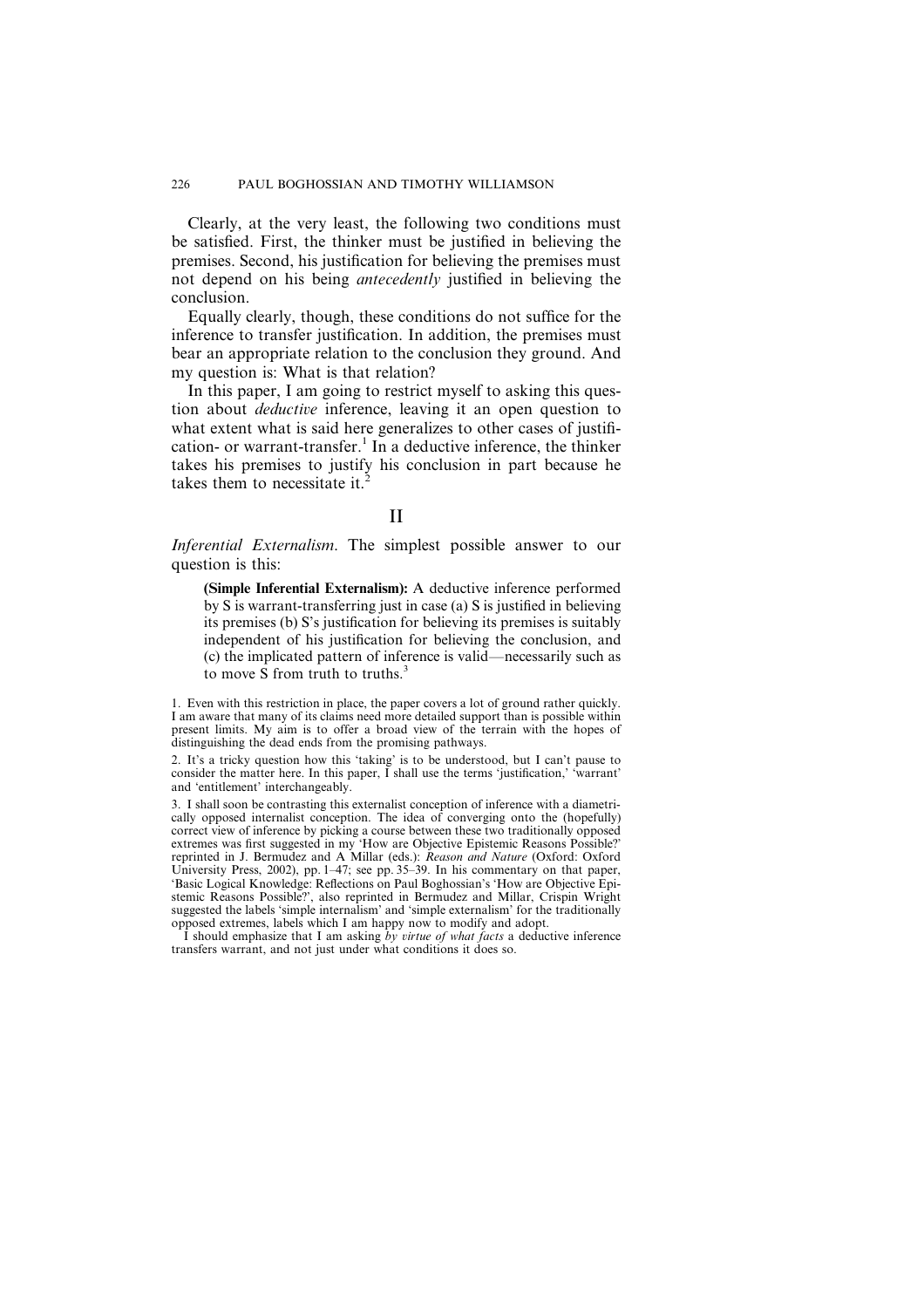This can't be a good answer: large numbers of inferences that we are in no intuitive way justified in performing satisfy the stipulated conditions. For example: it is easy for me to be justified in believing any particular claim of the form:

x, y, z, and n are whole numbers and n is greater than 2.

If I inferred from this proposition that:

 $x^n + y^n$  is not equal to  $z^n$ 

I would have performed an inference that is, as we now know, reliably truth-preserving. But it would be absurd to suppose that anyone making such an inference would be drawing a justified conclusion, whether or not they knew anything about Andrew Wiles's proof of Fermat's last theorem or had checked each individual inequality. Being valid (in conjunction with the other two conditions) clearly does not *suffice* for being warrant-transferring, even if it may be necessary.4

A number of philosophers seem to believe that this objection can be easily met. All we need to do, they say, is to restrict the Reliabilist claim to those inferences that are sufficiently 'simple'.<sup>5</sup>

But what could 'simple' possibly mean here if not something like: an inference whose validity it is easy to 'take in'? If that isn't what 'simple' means, why should an inference's simplicity be relevant to the question of justification? If that is what 'simple' means, then it's this presumed 'taking in' that's doing the relevant explanatory work, and not the assumed reliability of the simple inference. In a moment, we will consider views according to which an inference is entitling just in case the thinker can 'take in' its validity, but this is not where such views belong.

The counterexamples to Simple Inferential Externalism echo a broader class of objections to Reliabilist accounts of justification more generally. Since many of these examples are so well known, I will not discuss them here in detail except to say this. I am not so impressed with those counterexamples that rely on the subject's having a justified belief to the effect that some reliable belief-forming method of his is not reliable; I think a Reliabilist

<sup>4.</sup> I shall come back to the question whether it is necessary.

<sup>5.</sup> I have often encountered this suggestion in conversation; I didn't manage to track down a published reference.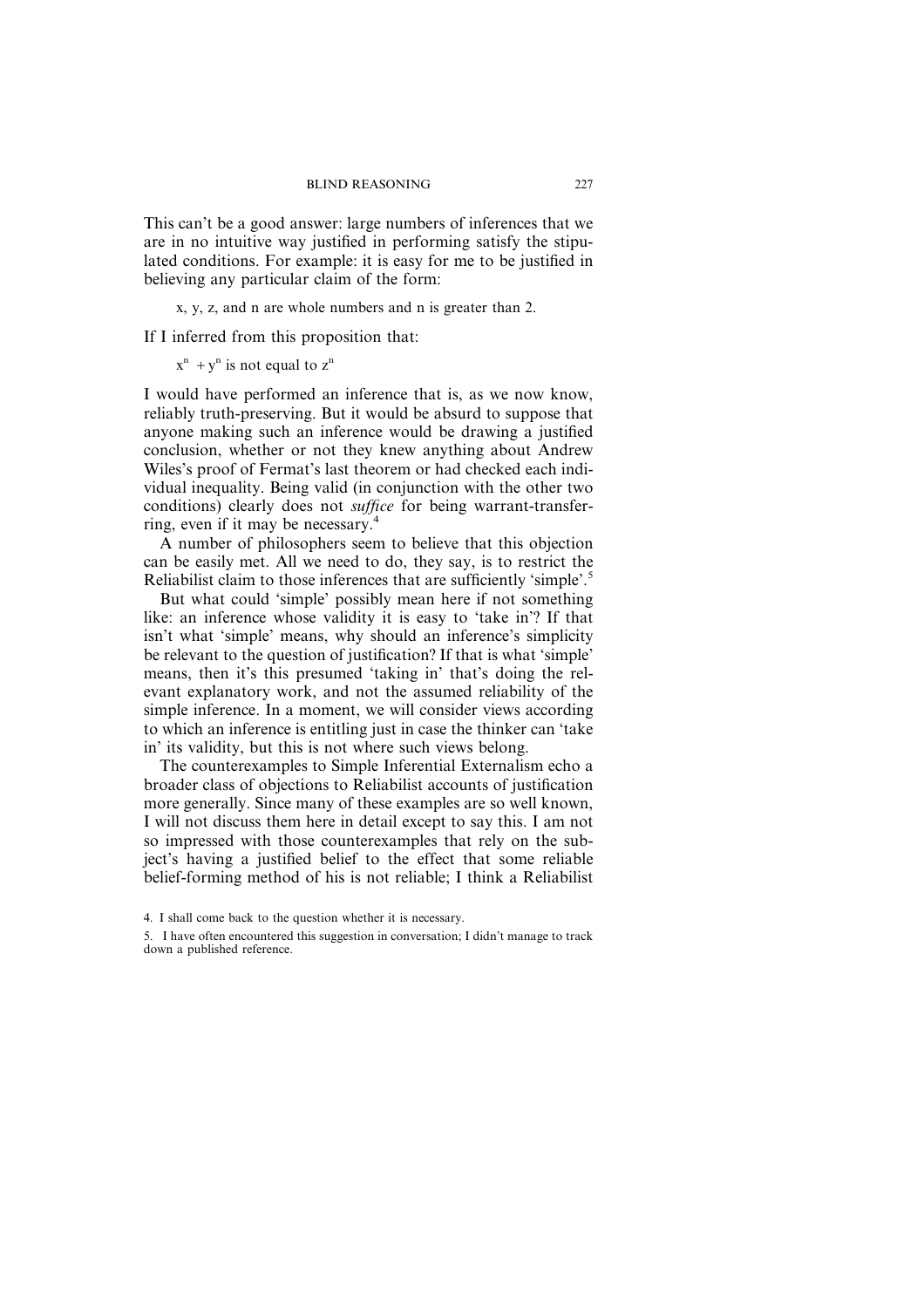can handle those cases by imposing a 'no-undermining belief' condition. But I am inclined to regard as decisive those counterexamples in which the reliability of the relevant method is *not* subjectively undermined—either because the subject has no *justified* belief about its reliability, or because he has no belief about it at all. Laurence Bonjour has described just such a case.

Norman, under certain conditions which usually obtain, is a completely reliable clairvoyant with respect to certain kinds of subject matter. He possesses no evidence or reasons of any kind for or against the general possibility of such a cognitive power or for or against the thesis that he possesses it. One day Norman comes to believe that the President is in New York City, though he has no evidence either for or against this belief. In fact the belief is true and results from his clairvoyant power under circumstances in which it is completely reliable.<sup>6</sup>

Our robust response to this case is that Norman is not justified. And a plausible and widely-accepted diagnosis of our response is that we are reluctant to regard someone as justified in holding a given belief if they are being epistemically *irresponsible* in holding that belief. Being justified is, at least in part, a matter of being epistemically blameless.

What lesson should we draw from these counterexamples? The moral seems almost forced. We need to ensure that being justified excludes being epistemically blameworthy. Mere reliability doesn't do that. How is that to be ensured except by insisting that, if a subject is to be justified in believing some proposition p, he must have to hand a *reflecti*û*ely accessible* warrant for the proposition that p?

It looks, in other words, as though the counterexamples to Reliabilism motivate an *Access Internalism* about justification: S is justified in having the belief that p only if S is in a position to know, $<sup>7</sup>$  by reflection alone, that he has a warrant for the belief</sup> that p. If S is to have genuine justification, it must be a reflectively *transparent* justification.8

6. See L. Bonjour: *The Structure of Empirical Knowledge* (Cambridge: Harvard University Press, 1985), p. 41.

7. In insisting on knowledge here, as opposed merely to justified belief, I follow standard presentations of Internalism, though my arguments will depend only on the weaker condition.

8. Note that what I am calling 'Access Internalism' is the weaker of the two possible versions of Internalism: it requires only that the epistemic fact be reflectively accessible, if the person is to be justified, not that the person actually have accessed it.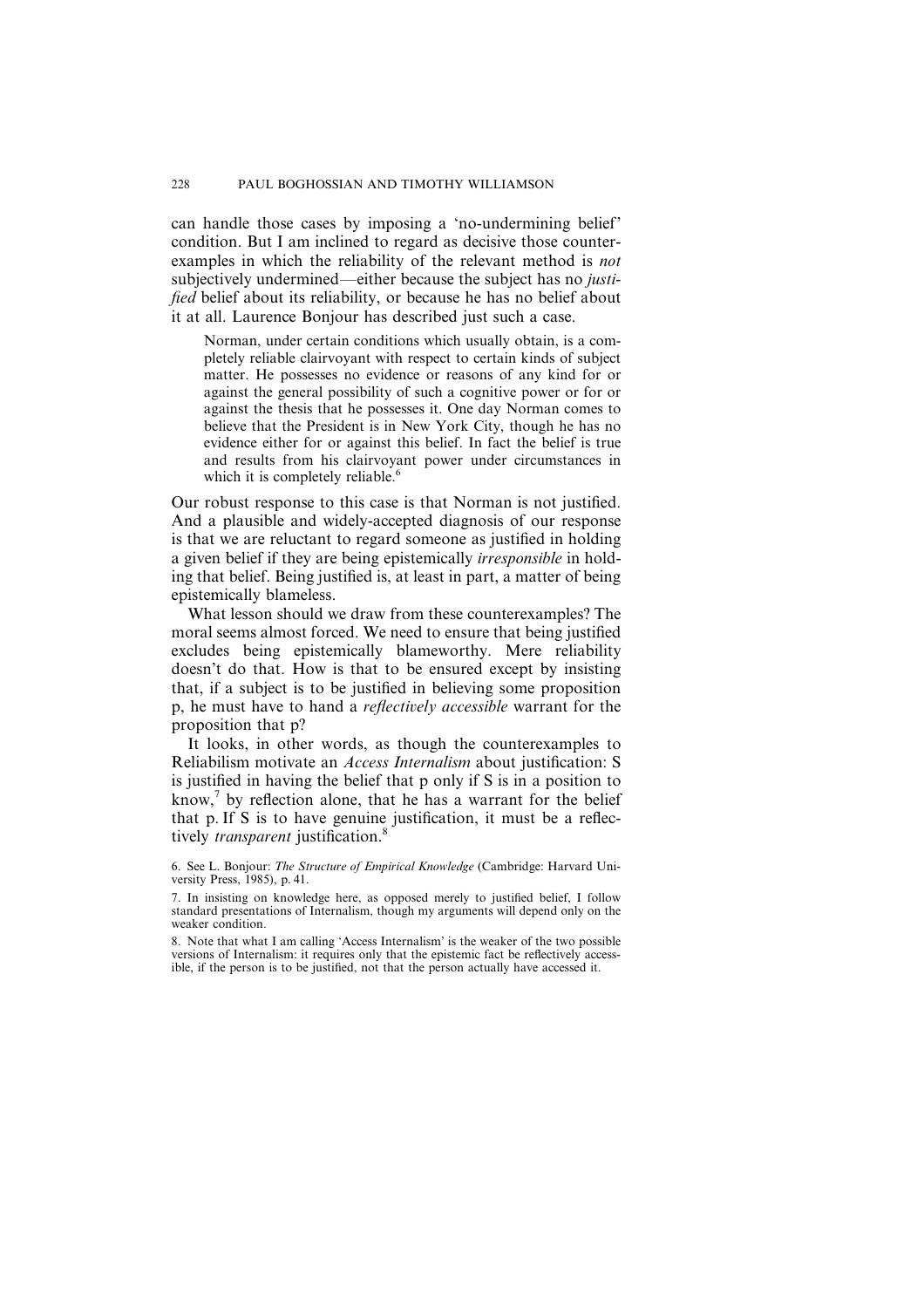### III

*Inferential Internalism*. If we go along with this diagnosis of the failure of Reliabilism and apply it to the case we are focusing on—the case of warrant transfer by deductive inference—the thought would then be that, in a deductive inference, the subject must be in a position to know by reflection alone that his premises provide him with a good reason for believing the conclusion, if his inference is to justify his conclusion. Call this

**(Simple Inferential Internalism):** A deductive inference performed by S is warrant-transferring just in case (a) S is justified in believing its premises (b) S's justification for believing its premises is suitably independent of his justification for believing the conclusion, and (c) S is able to know by reflection alone that his premises provide him with a good reason for believing the conclusion.

There are any number of problems with this idea. Take the case of our original Argerich modus ponens (MPP) inference, from (1) and (2) to (3). What would it be for S to be able to know by reflection alone that his premises provide him with a good reason for believing the conclusion?

Since we are dealing with a deductive inference, the most natural suggestion is that S would know this epistemic fact only if he knew that his premises necessitate his conclusion. So the question becomes: How might S be in a position to know by reflection alone that p and 'p $\rightarrow$ q' imply q?

There look to be two options: inferential and non-inferential. The inferential route, which would include empirical and broadly pragmatic accounts of knowledge of logical implication, may be ruled out immediately.

The point is a subtle one. It's not that there is necessarily a problem with rule-circular justifications of meta-logical claims. Indeed, I have elsewhere argued that, if we are to have knowledge of basic logical or meta-logical truths at all, it must be via rulecircular reasoning.<sup>9</sup> However, in the present context, where knowledge of the validity of MPP is supposed to be a component in the justification that we have for *reasoning* according to MPP,

<sup>9.</sup> See 'Knowledge of Logic', in P. Boghossian and C. Peacocke (eds.): *New Essays on the A Priori*, (Oxford: Oxford University Press, 2000), and 'How are Objective Epistemic Reasons Possible?', *op*. *cit*..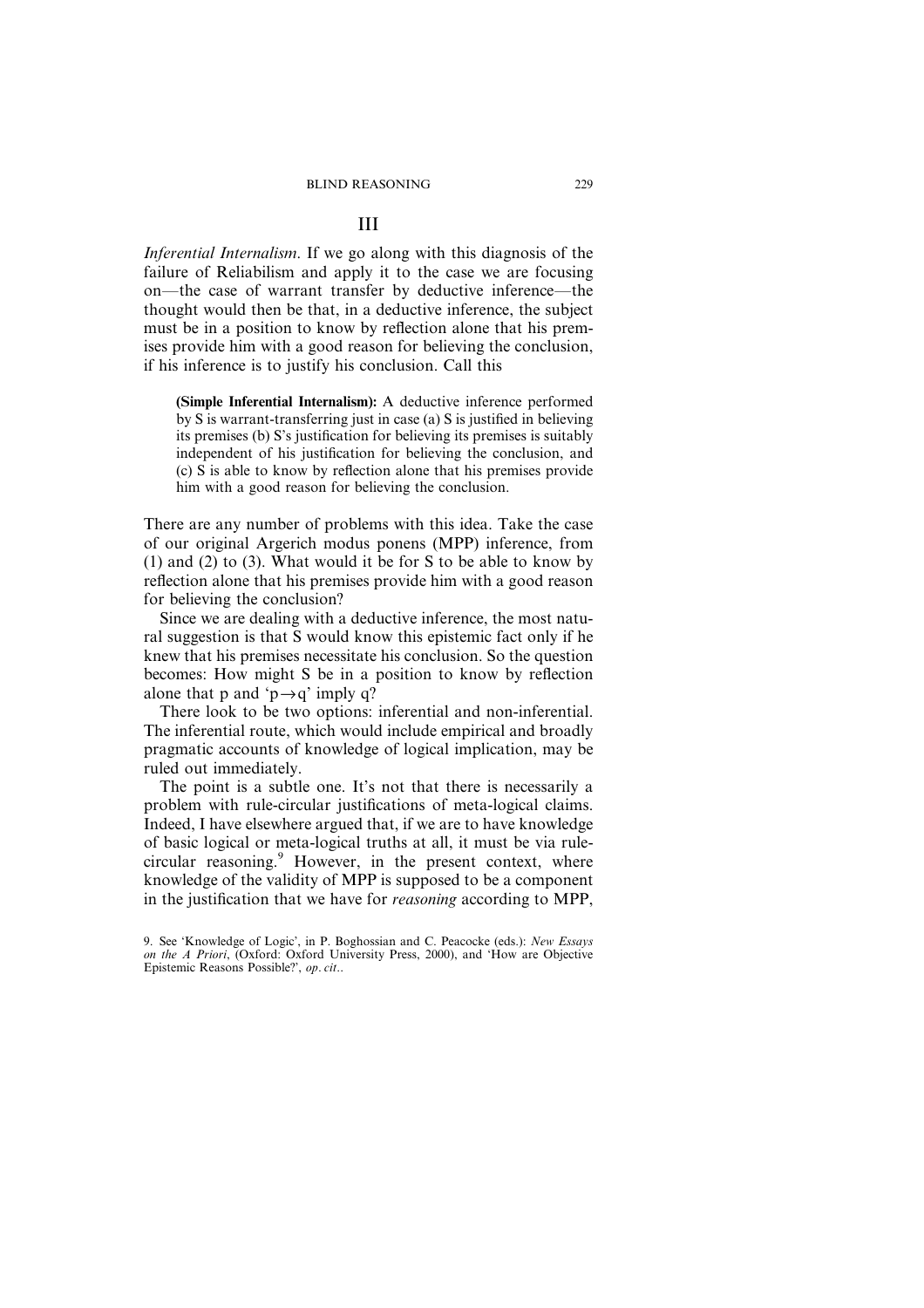an inferential route to knowledge of the validity would be completely useless. The very sort of reasoning whose justification is at issue would have been presupposed.

What about the non-inferential options? If a given item of knowledge is non-inferential, then it is either justified by observation alone or it is justified by nothing.

For reasons that I don't have the space to rehearse here, it seems to me very implausible that one can be said to know the general proposition that any argument of the form MPP is valid on the basis of nothing, as though all one would have to do to be justified in believing such an ambitious proposition is simply to believe it.<sup>10</sup> If there is to be any hope for the non-inferential option, it must lie along the observational branch.

### IV

*Rational Insight*. Clearly, what is at issue is not ordinary empirical observation. Rather, the idea is that we are equipped with a special capacity for non-empirical observation, a capacity whose exercise is capable of yielding insights into necessary truths. That we have such a capacity has recently been defended by Laurence Bonjour.

When I carefully and reflectively consider the ... inference ... in question, I am able simply to see or grasp or apprehend ... that the conclusion of the inference must be true if the premises are true. Such a rational insight, as I have chosen to call it, does not seem to depend on any particular sort of criterion or any further discursive or ratiocinative process, but is instead direct and immediate.<sup>11</sup>

In finding the idea of rational insight attractive, Bonjour joins a venerable tradition, one that stretches from Plato through Leibniz to Gödel. Why, then, does the idea have so few supporters these days?

The single most influential consideration against rational insight theories can be quite simply stated: no-one has been able to explain, clearly enough, in what an act of rational insight

<sup>10.</sup> See my 'How Are Objective Epistemic Reasons Possible?'.

<sup>11.</sup> L. Bonjour: *In Defence of Pure* Reason, (Cambridge: Cambridge University Press, 1998), pp. 106–107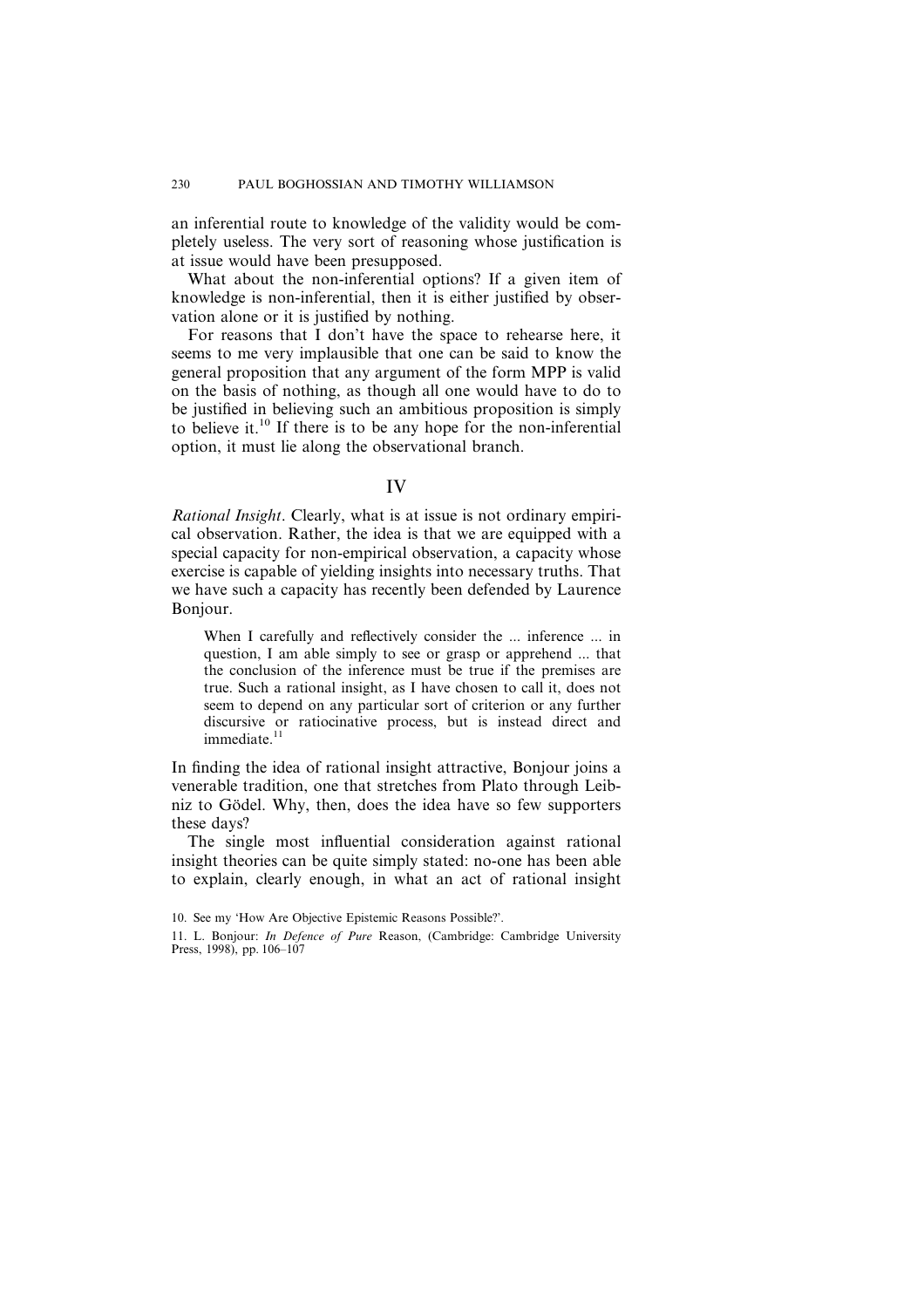could intelligibly consist. No-one denies, of course, that we can *think about* properties and relations, including logical properties and relations, and that, as a result, we can reason our way to general conclusions about them, just as we can reason our way to conclusions about other topics. The question is whether we can be said to have some sort of *non*-*discursi*û*e*, *non*-*ratiocinati*û*e*, *insight* into their natures, an insight that would disclose immediately, and without the help of any reasoning whatsoever, that all instances of MPP are truth-preserving.

Bonjour does not succeed in convincing us that there is. On reading his book, one can't help but be struck by how little progress a resolute and resourceful defender of rational insight was able to make.

There are many issues that could be discussed with profit; here I have space only to raise the fundamental issue of cognitive access. What sort of relation obtains between a thinker and a property, when the thinker has 'rational insight' into its nature? Or, to pick a more immediately relevant example, what relation obtains between a thinker and the conditional, when the thinker has a rational insight into its nature, when he is simply able to *see* that when his MPP premises are true so must be its conclusion?

The analogy with sense perception encourages us to think that the relation between the thinker and the conditional is causal. But that is impossible since the conditional is just an abstract object. Bonjour wrestles with this issue and comes up with a three-part response.

The first is to downplay the analogy with sense perception. The second is to propose the revival of an Aristotelian conception of mental content, according to which when we think about a given property—triangularity, for example—that very property itself is *instantiated* in our thought. Finally, Bonjour suggests assimilating rational insight to a form of introspective examination of that thought content.

His proposal raises more questions than it answers. First, we are not really told how the property of triangularity could be instantiated by my thoughts without their being—absurdly triangular as a result. Second, we are not told how this neo-Aristotelian conception of mental content would help, even if it were not mystifying. Suppose my thoughts about a particular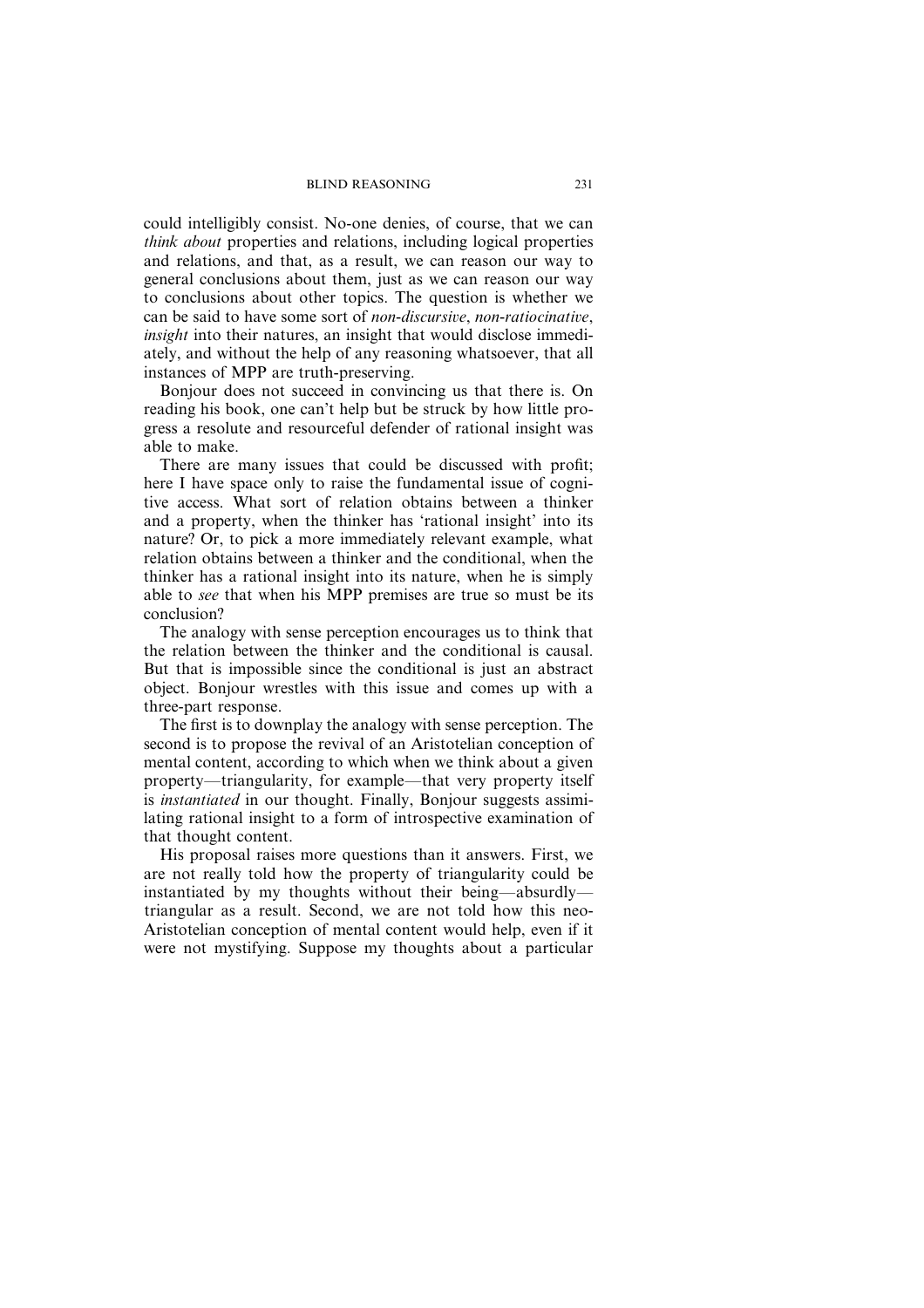triangle do instantiate the property of triangularity. How does this help explain how I am able to directly divine the nature of triangularity without the help of any reasoning whatsoever? The belief that the sum of the interior angles of any triangle is 180 degrees and the belief that it is 320 degrees both instantiate triangles. Why is the first justified and the second not?

We are left staring at the problem with which we began, rather than feeling that we have been placed on the path to real understanding.

#### V

*Rational Insight and Carrollian Circularity*. Even if we waived worries about the very cogency of the capacity for rational insight, however, it's not clear how rational insight into the validity of MPP could help vindicate Simple Inferential Internalism, and this for reasons that are reminiscent of Lewis Carroll's famous note 'What the Tortoise Said to Achilles.'<sup>12</sup>

According to Simple Inferential Internalism, a thinker's move to (3) on the basis of (1) and (2) counts as justified only if he is in a position justifiably to believe that his inference is valid. Let us suppose, for the sake of argument, that a capacity for rational insight explains how he is in a position justifiably to believe that, if his MPP premises are true, then so must be his conclusion. How might this explanation go?

For obvious reasons, it's not plausible to think of this capacity for rational insight as operating on individual inferences one by one, generating for each of them the insight that if its premises are true, then so is its conclusion. Rather, we suppose that rational insight equips the thinker to arrive at the wholly general insight that MPP is valid, that is that:

For all p, q: Necessarily: If both p and 'p $\rightarrow$ q', then q.

Now, however, we need to ask how such a justified belief in the validity of all arguments of the form MPP could help a thinker be justified in performing any *particular* MPP inference, for example, the Argerich inference with which we began.

12. *Mind*, 4, 1895, pp. 278–280.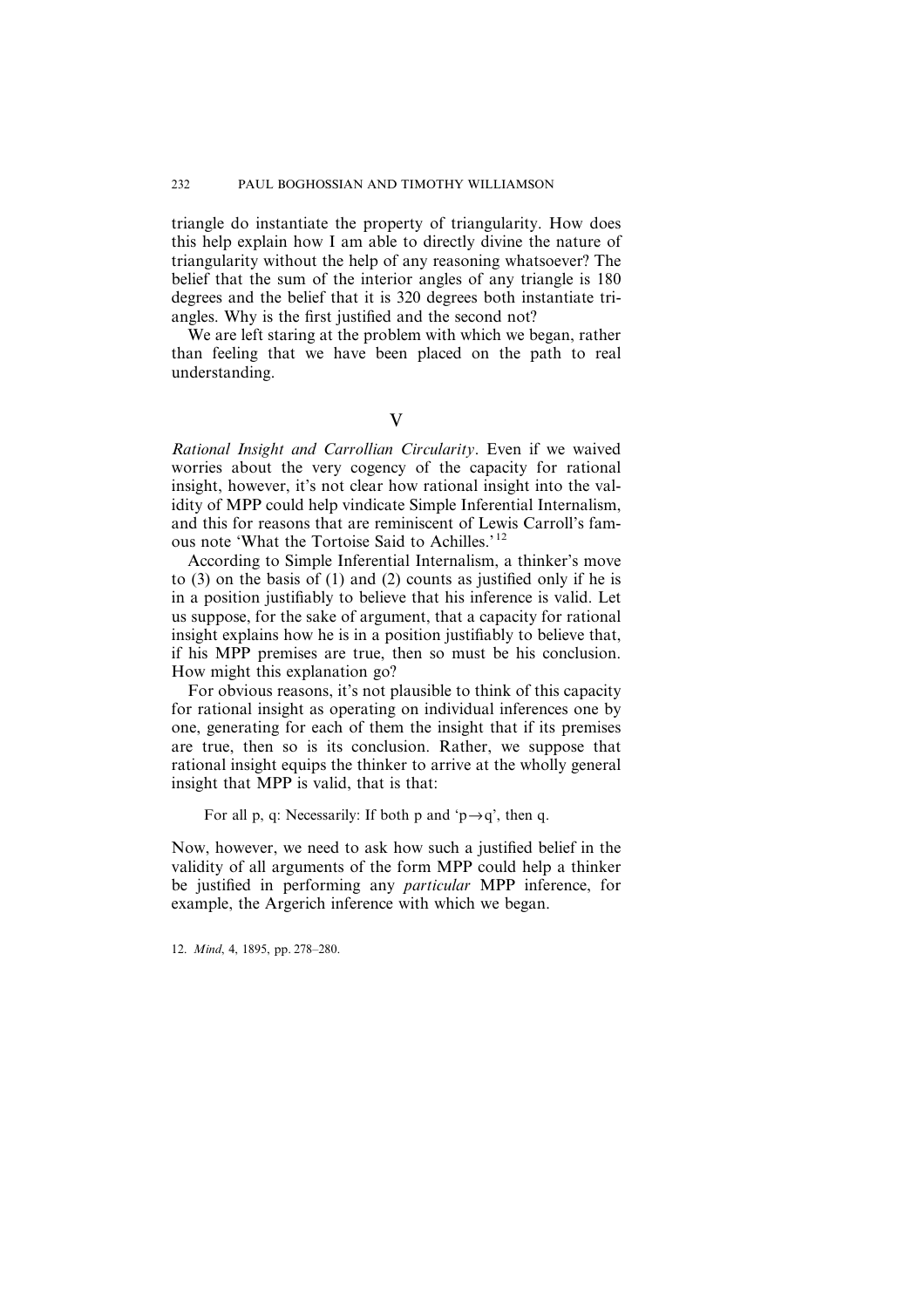To bring this knowledge to bear on the justifiability of that inference will, it would seem, require the thinker first to establish its relevance to that inference, by reasoning as follows:

- (i) Any inference of the form MPP is valid.
- (ii) This particular inference, from (1) and (2) to (3) is of MPP form.

Therefore,

(iii) This particular inference from  $(1)$  and  $(2)$  to  $(3)$  is valid.<sup>13</sup>

Rational insight, we are conceding, gets us as far as the general propositional knowledge that all arguments of MPP form are valid. However, to bring this knowledge to bear on the justifiability of any particular inference will require the thinker to be able justifiably to infer the validity of that particular inference from the validity of all arguments of MPP form. And this will require him to be able to reason according to MPP justifiably.

Now, however a fatal circularity looms. To infer from (1) and (2) to (3) justifiably, I must be able justifiably to believe that the inference from (1) and (2) to (3) is valid. To be able justifiably to believe that this inference is valid, I must be able justifiably to infer that it is valid from the general proposition that all inferences of its form are valid. To be able justifiably to infer that it is valid from the general proposition that all inferences of its form are valid, I must be able justifiably to infer according to MPP. So, on the picture on offer, my inference from (1) and (2) to (3) will count as justifying only if I am already able to infer according to MPP justifiably. The very ability we are trying to explicate is presupposed by the internalist account on offer.

At this point, an internalist might be tempted by the following thought. So long as we are being so concessive about rational insight, why can't we grant thinkers rational insight into the validity of *specific* inferences, and not require that this be derived from some general knowledge of the validity of all inferences of the form MPP. Perhaps this more general knowledge could be

<sup>13.</sup> This argument was originally presented in my lecture at the Pacific APA in Albuquerque in April 2001.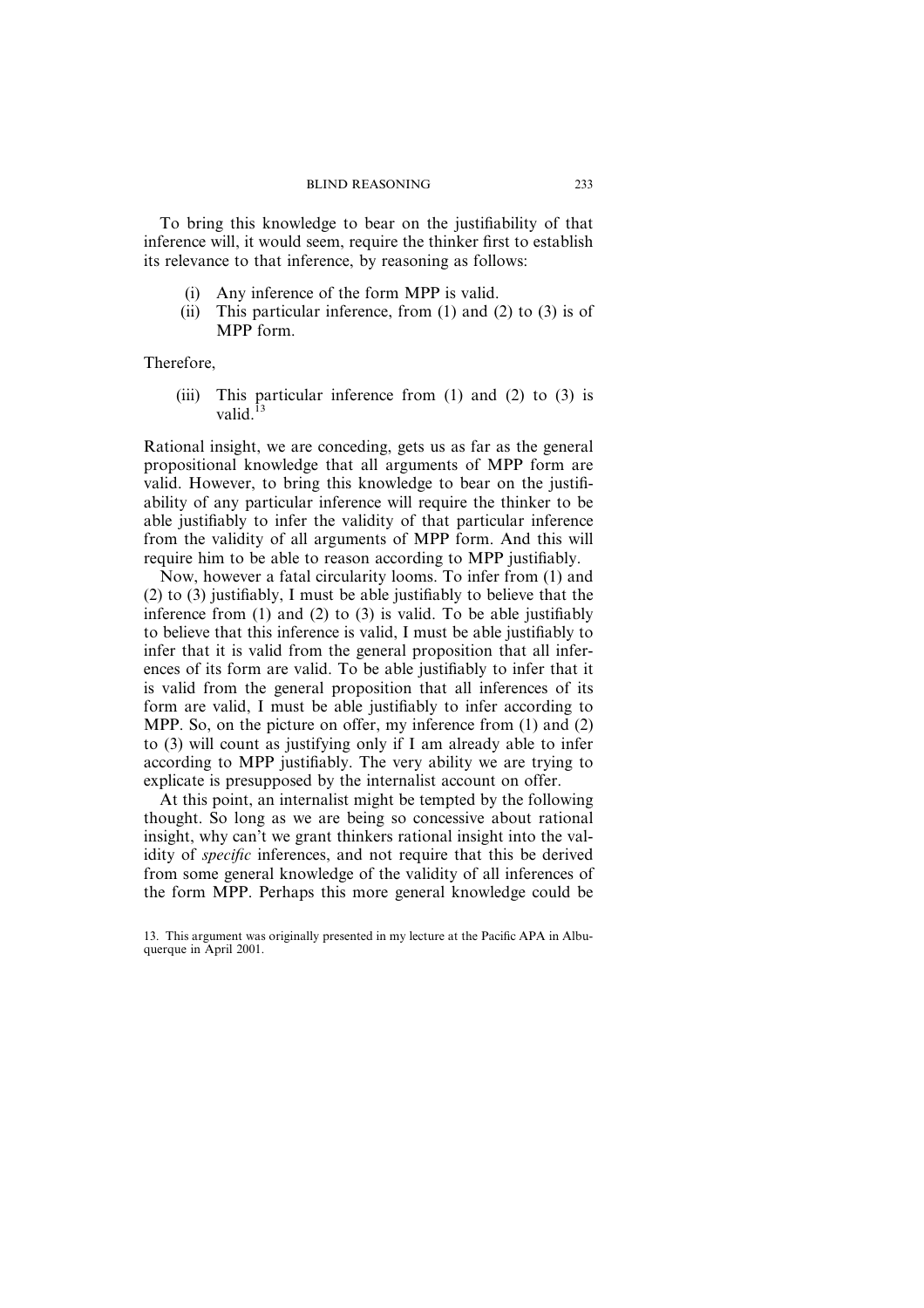arrived at later, by using the knowledge gained through these acts of individual insight?

It's important to appreciate that this manoeuvre will not help overcome Simple Inferential Internalism's difficulties with the problem of circularity. For, once again, we can ask how my knowledge of the validity of the inference from  $(1)$  and  $(2)$  to  $(3)$ is supposed to bear on my warrant to infer (3)?

According to Simple Inferential Internalism, this inference will be justified only if I am able justifiably to believe that that my premises provide me with a good reason for drawing the conclusion. But it is very hard to see, once again, how my putatively justified judgment that my premises entail my conclusion could bear on my entitlement to draw the conclusion in anything other than inferential form, thus:

- (iv) This particular inference from (1) and (2) to (3) is valid.
- (v) If an inference is valid, then anyone who is justified in believing its premises and knows of its validity is justified in inferring its conclusion.

Therefore,

- (vi) Anyone who is justified in believing the premises of this inference is justified in inferring its conclusion.
- (vii) I am justified in believing the premises (1) and (2).

Therefore,

(viii) I am justified in inferring  $(3)$ .<sup>14</sup>

Even if we conceded, then, that we have rational insight into the validity of specific inferences, we do not escape the threat of

<sup>14.</sup> The idea that Internalism suffers from the difficulties outlined in the preceding two arguments was first presented in 'How are Objective Epistemic Reasons Possible?'. In that paper, though, I followed Carroll in supposing that the inference to which the internalist is committed is an inference from knowledge of the validity of the MPP inference, along with its premises, P and 'If P, then Q,' to the original target conclusion Q. In his commentary on my paper, Crispin Wright suggested that this second anti-internalist argument would be more effective if it claimed not that the internalist is committed to inferences to the target conclusion itself, but rather to the conclusion: the inference to Q is justified. I am not entirely persuaded that Wright's is a better way of running this second argument; but I am persuaded that it raises fewer distracting objections than my original presentation, and so I adopt it for the purposes of this paper.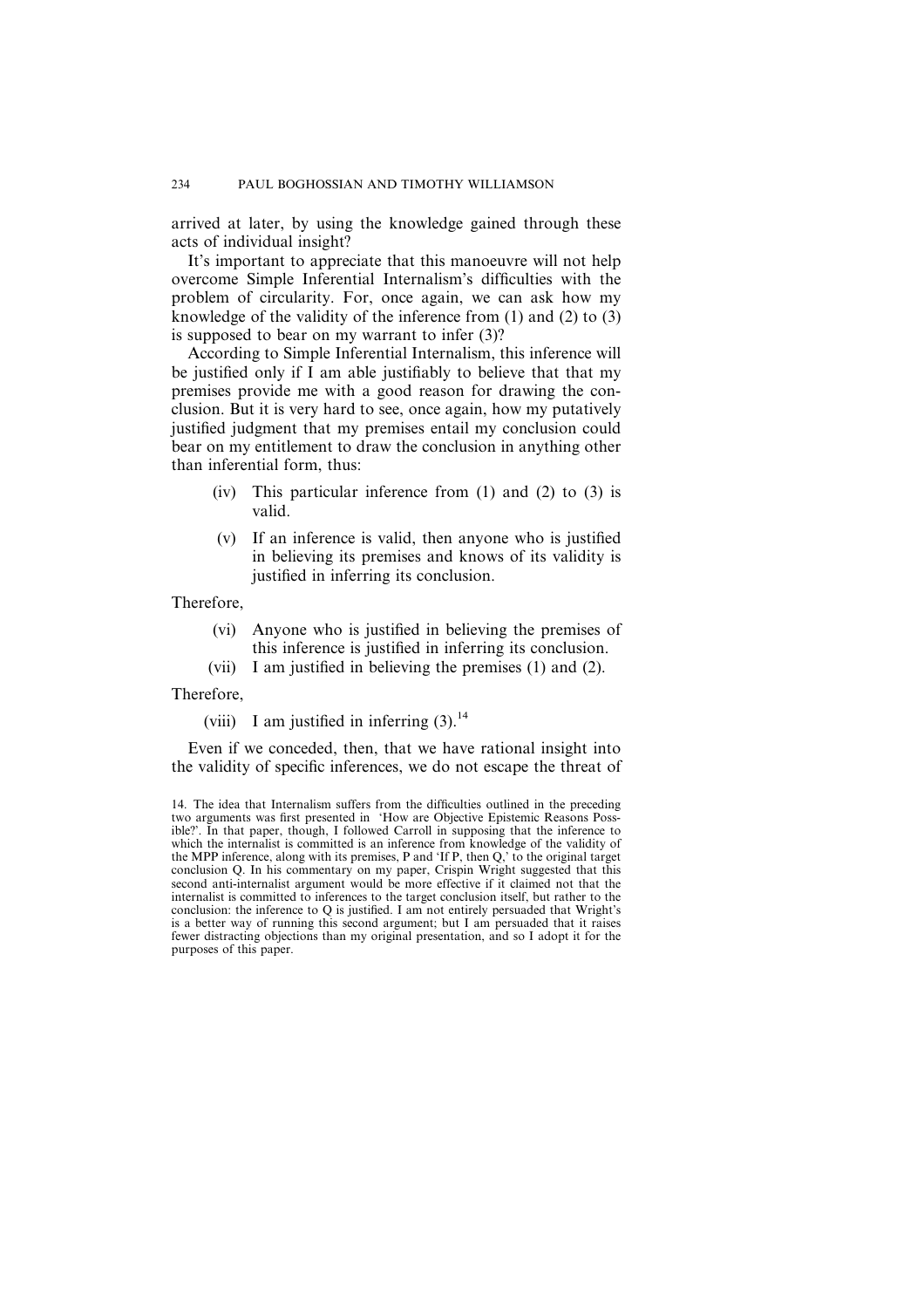circularity that afflicts the internalist account. Once again, an ability to infer justifiably according to MPP is presupposed.

Commenting on an earlier presentation of this argument, Crispin Wright observes:

It is clear how the simple internalist must reply to Boghossian. To staunch her view against all threat of Carrollian regress, she must insist that recognition of the validity of a specific inference whose premises are known provides a warrant to accept a conclusion not by providing additional information from which the truth or warrantedness of the conclusion may be inferred, but in a direct manner ... In effect, and paradoxically, her view must be that warrants acquired by inference are, in a way, a subspecies of noninferential warrant in general: that an appreciation that a conclusion follows from warranted premises confers, when it does, a warrant for an acceptance of that conclusion in no less direct a fashion than that in which a visual appreciation of the colour of the sky confers warrant for the belief that it is blue.<sup>15</sup>

I agree with Wright that this represents the only escape route available to the simple internalist. Wright himself does not endorse it, or even present it as an especially attractive option. He claims for it only that it remains undefeated by the sorts of considerations adduced so far.

No doubt there remains scope for discussion. But it is very difficult to see, it seems to me, how the inferential case is to be plausibly assimilated to the admittedly non-inferential warrant provided for the belief that the sky is blue by the observation of a blue sky under favourable circumstances.

Admittedly, we don't have very refined ways of deciding when a warrant for a particular belief is direct and when it is fundamentally inferential in nature. What we seem to operate with is a rough-and-ready criterion which says in effect: when the gap between the content of an apparent observation and the content of the belief that it is supposed to justify is too large, the justification must be inferential in nature, even if that may not be apparent from its presentation in everyday conversation.

So, for example, in response to the question 'How do you know it is going to rain?' I may simply point to the dark and

<sup>15.</sup> 'Basic Logical Knowledge: Reflections on Paul Boghossian's ''How Are Objective Epistemic Reasons Possible?''', p. 81.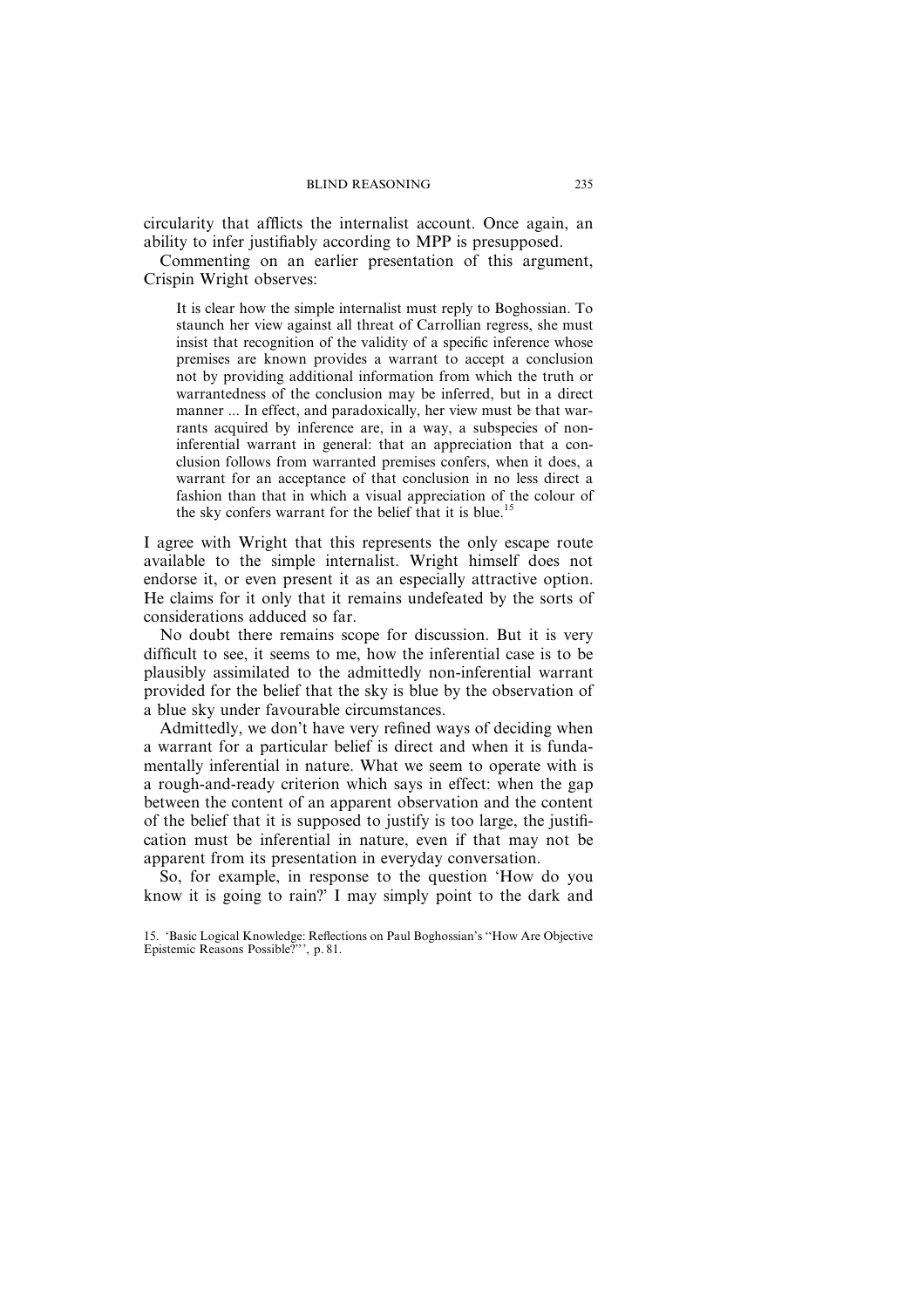threatening clouds. But as everyone would agree, the observation of the dark and threatening clouds doesn't justify the belief in rain all by itself, but only by way of an inference in which the content of that observation serves as a premise. The gap between the content of the observation and the content of the belief it is supposed to ground is simply too large.

Similarly, I say, in the case before us. The gap between the content of the apparent observation

If (1) and (2) are true, then (3) must be true

and the belief:

I am justified in believing (3)

is simply to large for the warrant to be direct, even if in most conversational contexts the inference could be left unsaid.<sup>16</sup>

To sum up. In order to ensure that a thinker's inference from particular MPP premises to a particular MPP conclusion not be blameworthy, the simple inferential internalist insisted that the inference's justifiedness be transparent to the thinker—the thinker has to be in a position reflectively to appreciate that his inferring this conclusion from these premises is justified. But this runs into two major problems. First, it requires us to take seriously a notion of rational insight, a notion that no-one has been able to render respectable. Second, and even if we waived this first worry, the aimed-for transparency will still be unattainable, since the only way to attain it will require that the thinker use such knowledge as rational insight is able to afford him as the basis for an inference to the justifiedness of his conclusion. So no matter how concessive we are about rational insight and about the knowledge of logical implication that it is supposed to engender, there seems to be no way to satisfy the transparency insisted upon by Simple Inferential Internalism.

#### VI

*Blind Yet Blameless Inference*: *Deflationary Options*. The question is where we go from here. Simple Inferential Externalism is

<sup>16.</sup> What if we imagined that we are able to gain rational insight not only into the validity of specific inferences but directly into their justifiedness? Not only is this unimaginable but I believe that a Carroll-style problem will arise for it as well. I hope to elaborate on this elsewhere.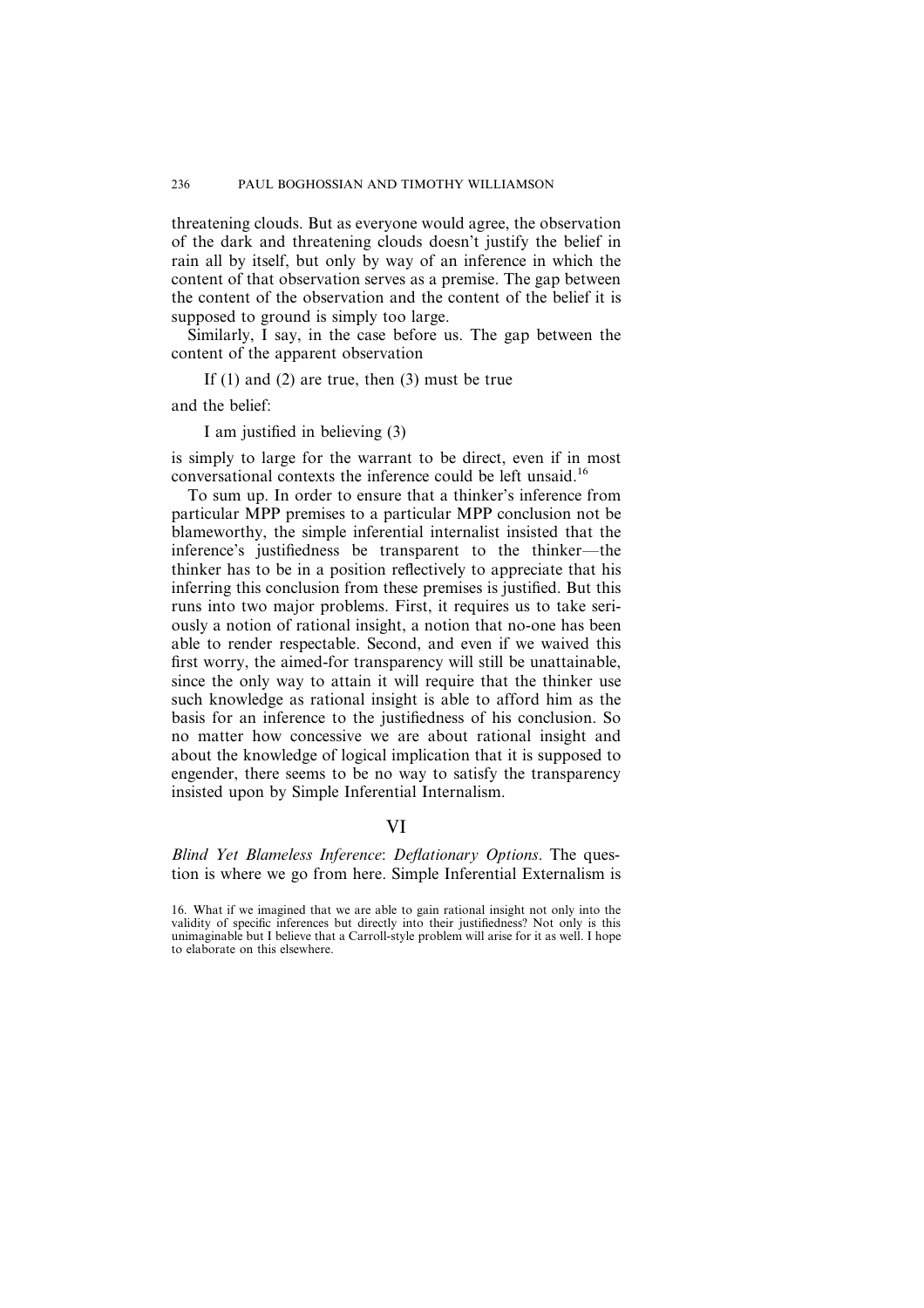false. Simple Inferential Internalism, construed as requiring some form of reflectively accessible warrant, is unsatisfiable. We know, furthermore, that we cannot say that deductive inferences do not transfer warrant; that would be not merely implausible but selfundermining. Hence, unless we are to admit that our epistemic system is subject to deep and crippling paradox, there had better be a stable and coherent account of what the conditions for warrant transfer are.

In searching for a solution, we must respect the following facts. On the one hand, the failure of Simple Inferential Internalism teaches us that it must be possible for certain modes of reasoning to be entitling without our knowing, or being able to know, anything about them. I'll put this by saying that it must be possible for certain inferences to be *blind* but justifying.<sup>17</sup>

On the other hand, the counterexamples to Reliabilism teach us that the way *not* to accommodate this phenomenon is through Simple Inferential Externalism. So our question is: How should we construe warrant transfer consistent both with Simple Internalism's and Simple Externalism's falsity?

If there is to be a way forward, the following had better be true: the anti-Reliabilist examples, properly understood, don't really motivate Access Internalism, even though they seem to do so. Rather, they motivate something weaker which *can* be reconciled both with the falsity of Reliabilism and with the falsity of Access Internalism. What could that intermediate position be?

The minimal lesson of the anti-Reliabilist examples, as we saw, is that being justified cannot coexist with being epistemically blameworthy. To get from here to Access Internalism you need to assume furthermore that what *makes* a belief epistemically blameworthy is the *absence* of a reflectively appreciable warrant

17. The allusion here is to Wittgenstein's remark at *Philosophical In*û*estigations* 219:

When I obey a rule, I do not choose. I obey the rule *blindly*. (219)

One of Wittgenstein's fundamental insights, it seems to me, was to realize that we must be capable of a form of blameless reasoning that did not depend on any other cognitive state of the thinker's and, in particular, not on anything analogous to sight. As he put the matter in *On Certainty*:

Giving grounds, however, justifying the evidence, comes to an end—but the end is not certain propositions' striking us immediately as true, i.e., it is not a kind of *seeing* on our part; it is our *acting*, which lies at the bottom of the language game.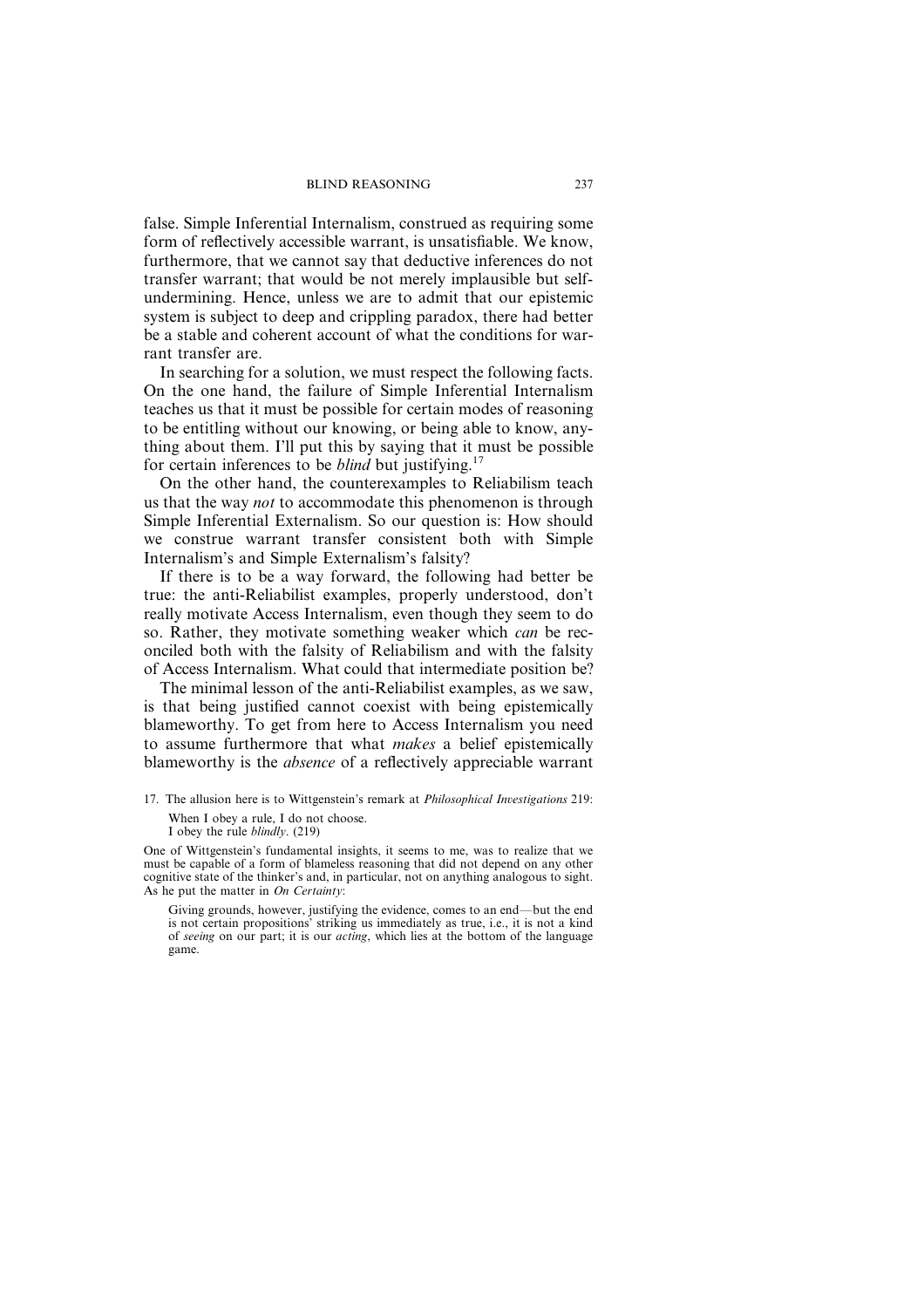for it. And although all the known examples uniformly support this construal, it's not actually forced. For all that the examples show, in other words, it is possible that there should be some *other* way in which a belief might be held blamelessly other than by being supported by some reflectively appreciable warrant.

Some philosophers are inclined to think that there isn't much of a problem here because they think that it isn't all that hard to be epistemically blameless. Gilbert Harman, for example, thinks that just about any belief, or method for forming beliefs, that one cares to have is blameless, at least initially. He writes:

What I take to be the right theory of justification goes something like this (Goodman, 1995; Quine, 1960a; Quine and Ullian, 1978; Rawls, 1971). In deciding what to believe or what to do, you have to start where you are with your current beliefs and methods of reasoning. These beliefs and methods have a privileged status. You are justified in continuing to accept them in the absence of a serious specific challenge to them, where the challenge will typically involve some sort of conflict in your overall view. Conflict is to be resolved by making conservative modifications in your overall view that makes your view more coherent in certain ways. Your goal in resolving conflict is to reach what Rawls calls a 'reflective equilibrium', in which your various views are not in tension with each other ... The crucial point is that, to a first approximation, continuing to accept what you accept does not require justification. What requires justification is making changes in your view.<sup>18</sup>

On this view, which Harman dubs 'General Conservatism', we have a quick and painless answer to our question. We are now justified in using MPP because MPP is one of the methods with which we 'start' and we have, so far, encountered no incoherence in our overall view to which the best response would have been to reject or modify it.

The principal thought behind general conservatism is an 'innocent until proven guilty' model of epistemic justification. It doesn't matter what beliefs or methods one starts with—they are all *prima facie* justified. What matters is how one changes one's view in response to a developing incoherence.

But this is all very misleading, for the notion of 'coherence', is empty unless it embeds a specific conception of logical consequence and logical consistency. (Actually, it would probably

<sup>18.</sup> G. Harman: 'The Future of the *A priori*', ms, p. 5.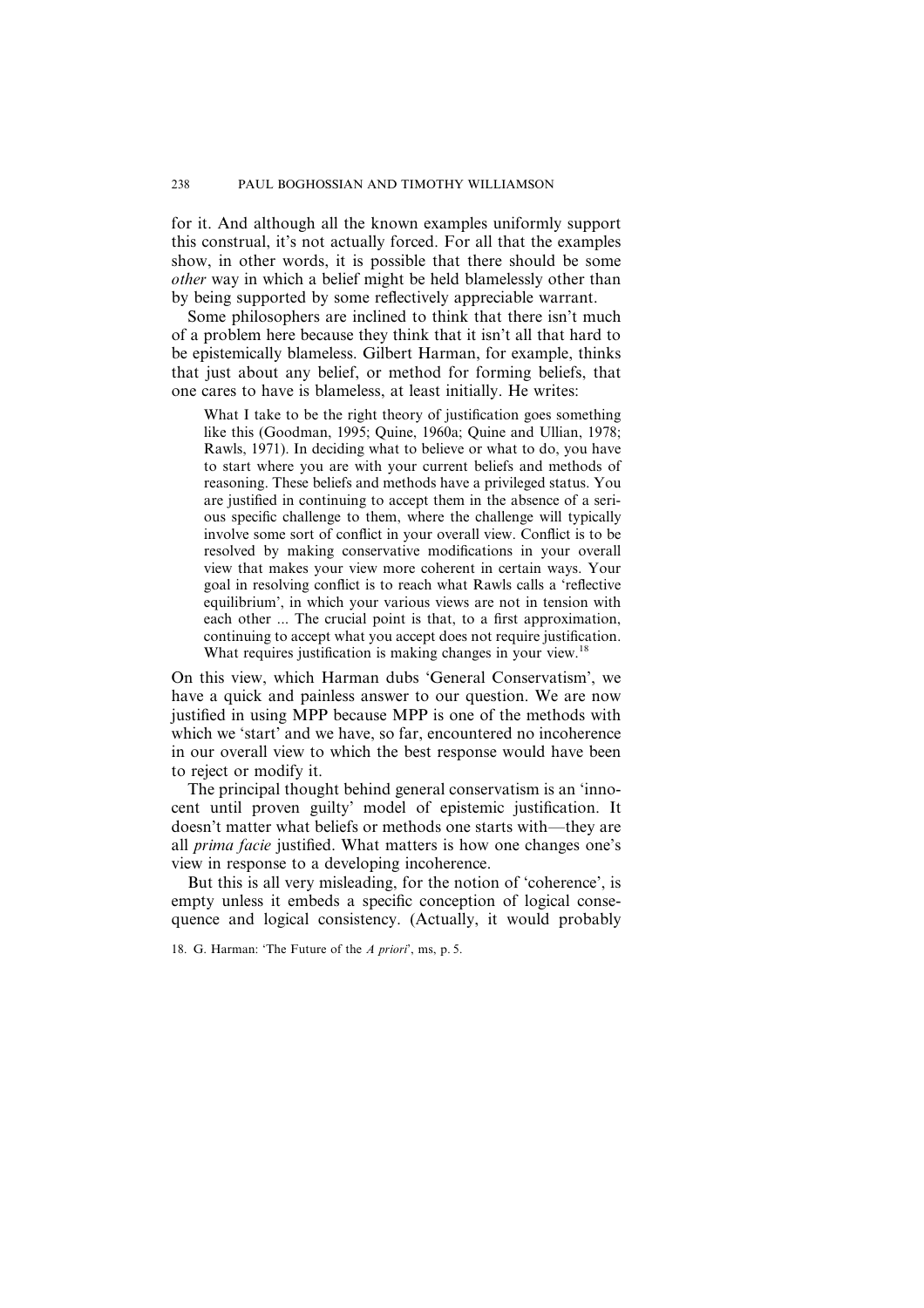have to include not just that but conceptions of probabilistic consistency, and a great deal more, but I'll let that pass.)<sup>19</sup> That in effect implies, however, that talk about 'coherence' *presupposes* an answer to our question, rather than providing one. You need to have figured out which deductive rules are justifying in order to have a substantive coherence theory rather than the other way around.

This brings us to the second 'deflationary' answer to our question: a *list*. You want to know which inference patterns are permitted to be blind? These ones: Modus Ponens, Non-Contradiction, and a few others. Don't ask *why* it is precisely these inference patterns that are sanctioned. There is no deep answer to that question; there is just the list.

What makes this brand of deflationary answer unsatisfactory is that it is hard to believe that the property of being warranttransferring is simply a primitive property that an inference pattern either has or fails to have. Surely, if an inference pattern is warrant-transferring there must be some property by virtue of which it is warrant-transferring. And our question is: What, in the most basic cases, in which reflectively available support is not possible, could that property be?

#### VII

*Blind Yet Blameless Inference*: *Concept Constitution*. An important question—which I don't wish to prejudge for present purposes—is whether the validity of the inference is a *necessary condition* on warrant transfer. What I will be exclusively concerned with in the remainder of this paper is the question of blamelessness.

The 'inflationary' answer to that question that I want to explore may be roughly formulated as follows (we'll see how to refine it later):

A deductive pattern of inference P may be blamelessly employed, without any reflective appreciation of its epistemic status, just in case inferring according to P is a precondition for having one of the concepts ingredient in it.

19. See, for example, L. Bonjour, *The Structure of Empirical Knowledge*, Ch. 5, for a discussion of coherence conceptions of justification.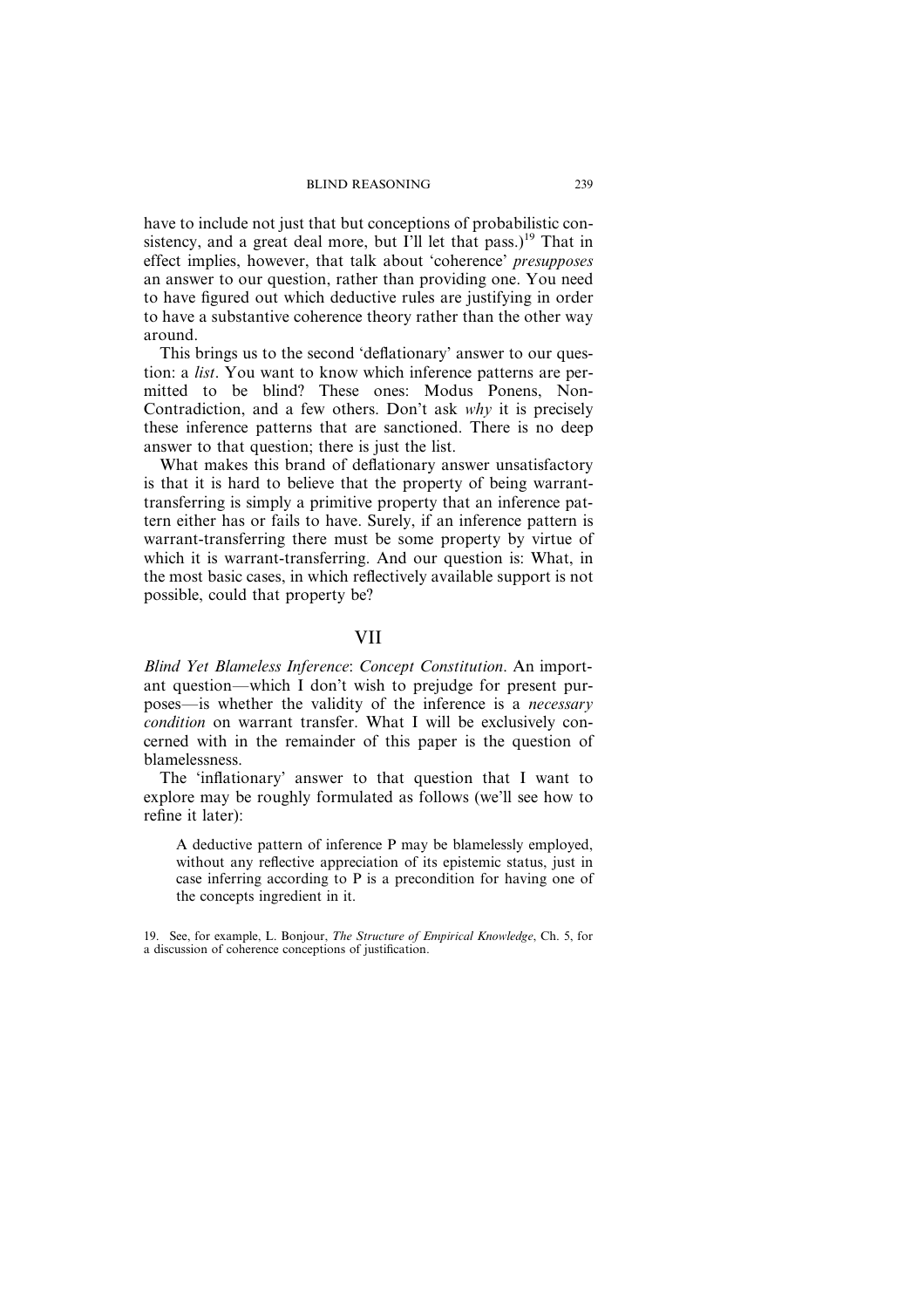Now, in some sense this is a very old answer to our question. It falls into what may broadly be called 'analytic' explanations of the *a priori*. Previous versions of such views, however, have suffered, I believe, in two respects.<sup>20</sup> First, they did not adequately distinguish between questions concerning our entitlement to certain logical beliefs, and questions concerning our entitlement to certain belief-forming methods of inference (like the one I have dubbed MPP). Second, they did not adequately explain what concept-constitution has to do with the epistemology of blind inference. In both of these respects, I hope here to do a little better.

*Prima facie*, there is a difficulty seeing how appeal to concept constitution can help with our question. What is the connection supposed to be?

The thought is this. Suppose it's true that my taking A to be a warrant for believing B is constitutive of my being able to have B-thoughts (or A-thoughts, or both, it doesn't matter) in the first place. Then doesn't it follow that I could not have been epistemically blameworthy in taking A to be a reason for believing B, even in the absence of any reason for taking A to be a reason for believing B? For how could I have had *antecedent* information to the effect that A is a good reason for believing B, if I could not so much have had a B-thought without taking A to be a reason for believing B in the first place? If inferring from A to B is required, if I am to have the ingredient propositions, then it looks as though so inferring cannot be held against me, even if the inference is blind.

Applied to the case of deductive inference before us, then, the thought would be that we would have an explanation for the blameless blindness of MPP if it's constitutive of having the concept *conditional* that one take p and 'p→q' as a reason for believing q.

Now, of course, the idea that, in general, we come to grasp the logical constants by being disposed to engage in some inferences involving them and not in others, is an independently compelling idea. And the thought that, in particular, we grasp the conditional just in case we are disposed to infer according to MPP

20. See, for example, Christopher Peacocke, 'How Are *A Priori* Truths Possible?'.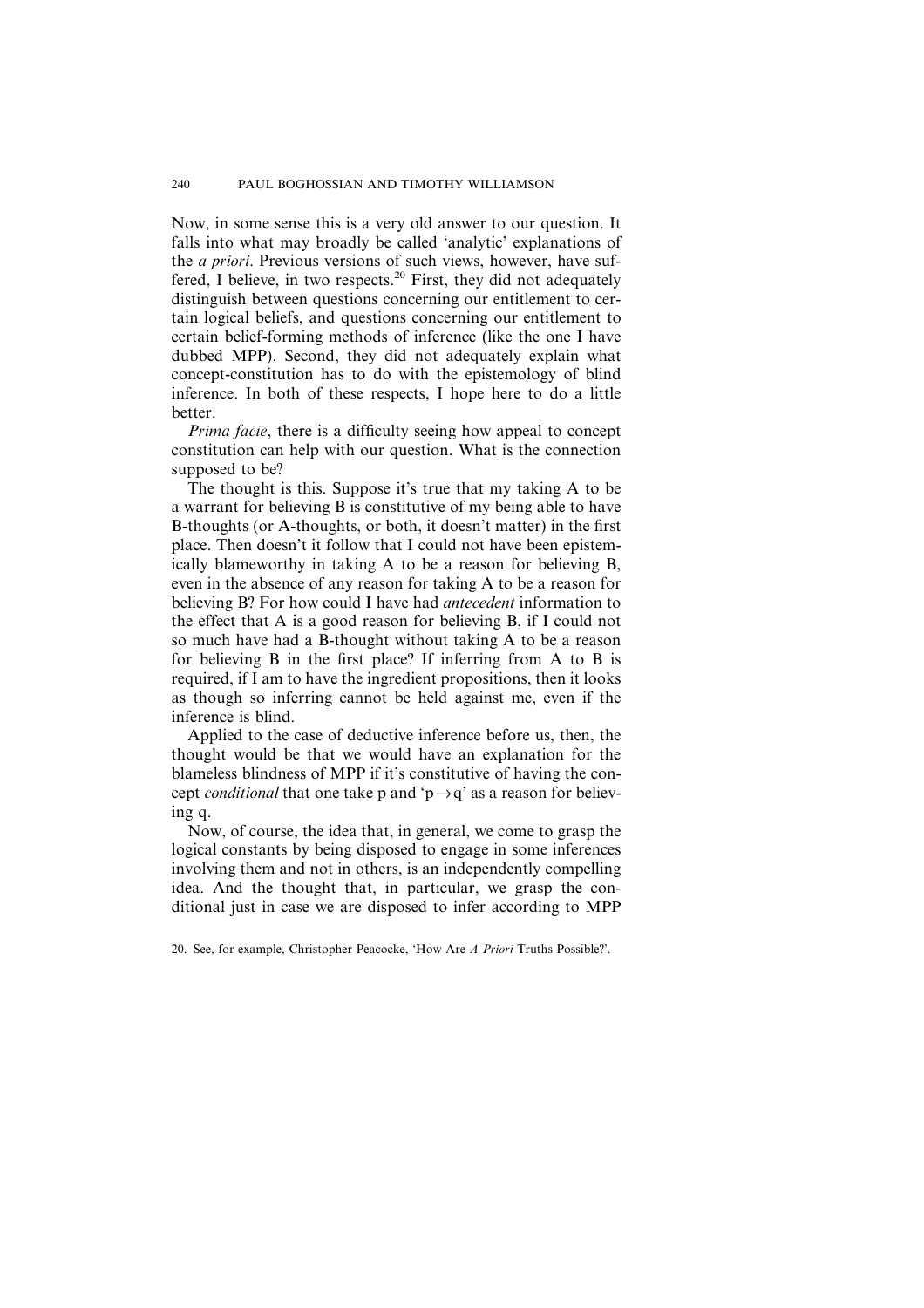is an independently compelling thought. So, if the meaningentitlement connection that I've gestured at is correct, it looks as though we are in a position to mount an explanation of the blameless blindness of MPP that we were after.

### **VIII**

*Problems for the Meaning*-*Entitlement Connection*. Unfortunately, matters are not quite so straightforward. If we spell out the principle underlying the meaning-based explanation of blameless blindness gestured at, it would be this:

(**Meaning-Entitlement Connection, or MEC**): Any inferential transitions built into the possession conditions for a concept are *eo ipso* entitling.

And the trouble is that, at least as stated, there seem to be clearcut counterexamples to the MEC: it doesn't in general seem true that if my taking A as a reason for believing B is constitutive of my believing B, that this *automatically* absolves me of any charge of epistemic blameworthiness. For there seem to be clear cases where the acceptance of some inference is written into the possession of a given concept but where it is also clear that the inference isn't one to which the thinker is entitled.

One famous illustrative case is Arthur Prior's connective 'tonk'.<sup>21</sup> To possess this concept, Prior stipulated, a thinker must be willing to infer according to the following introduction and elimination rules:

(Tonk) A A tonk B A tonk B B

Obviously, no-one could be entitled to infer any B from any A; but this entitlement appears to flow from the possession conditions for 'tonk' along with the MEC.

A similar conclusion can be drawn from the case of racist or abusive concepts, for example the concept *boche* discussed by Dummett.22 Plausibly, a thinker possesses the concept *boche* just

<sup>21.</sup> A. Prior, 'The Runabout Inference Ticket', *Analysis* 21 (1960), pp. 38–9.

<sup>22.</sup> M. Dummett, *Frege*'*s Philosophy of Language* (New York: Harper and Row, 1973), p. 454.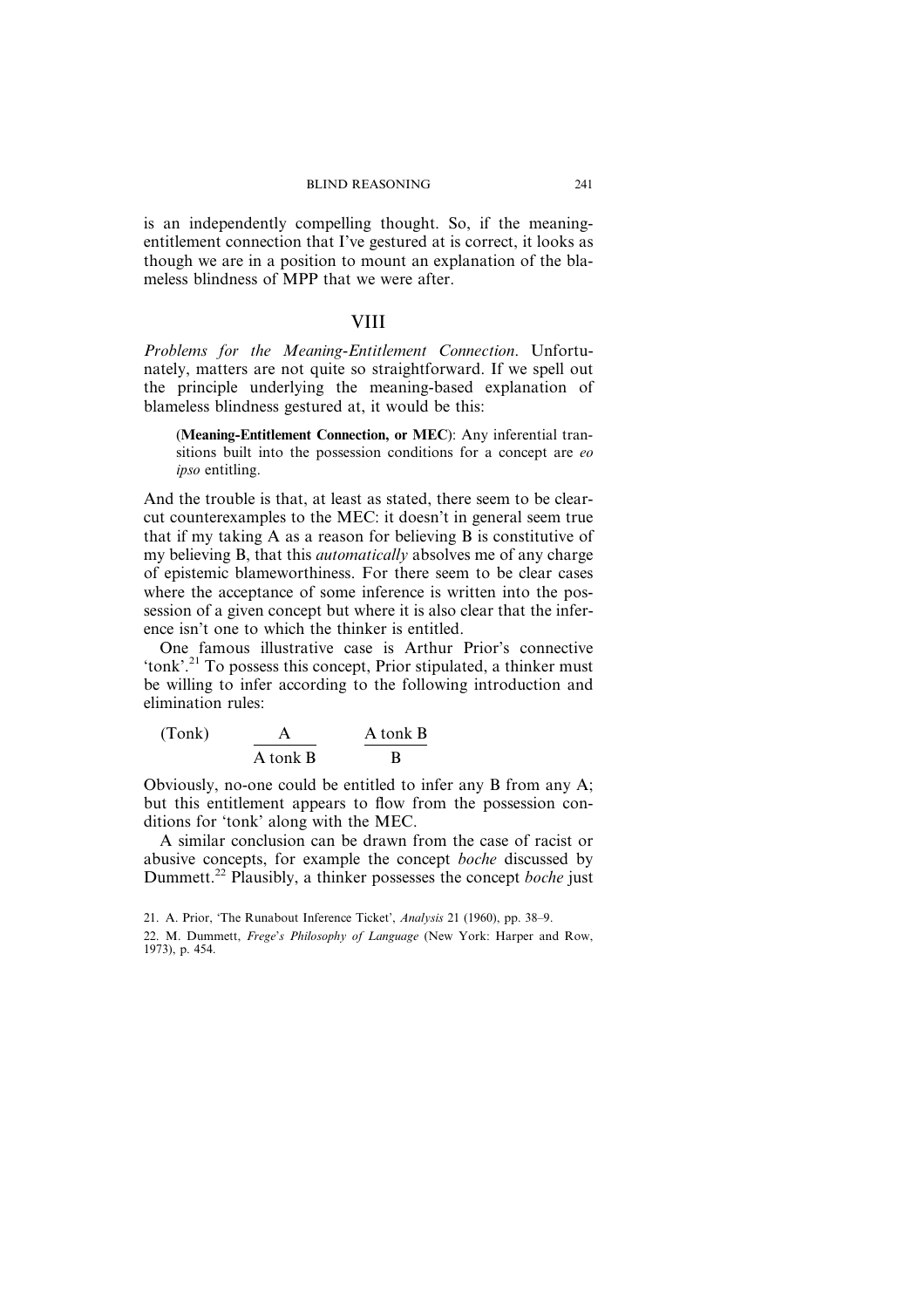in case he is willing to infer according to the following rules:

| (Boche) | x is German | x is boche |
|---------|-------------|------------|
|         | x is boche  | x is cruel |

Yet no-one is entitled—let alone simply as the result of the introduction of a concept into the language—to the view that all Germans are cruel. How should we think about such cases?

Robert Brandom has this to say about *boche*-like concepts:

The use of any concept or expression involves commitment to an inference from its grounds to its consequences of application. Critical thinkers, or merely fastidious ones, must examine their idioms to be sure that they are prepared to endorse and so defend the appropriateness of the material inferential commitments implicit in the concepts they employ ... The proper question to ask in evaluating the introduction and evolution of a concept is not whether the inference embodied is one that is already endorsed, so that no new content is really involved, but rather whether the inference is one that *ought* to be endorsed. The problem with 'boche' is not that once we explicitly confront the material inferential commitment that gives the term its content it turns out to be novel, but that it can then be seen to be indefensible and inappropriate a commitment we cannot become entitled to. $23$ 

From the standpoint of a proponent of the MEC, there is nothing in this passage that helps protect it from the threatening examples. It's no answer to the challenge they pose to observe that whatever entitlement concept possession gives rise to, it can be defeated by further considerations. No-one should expect more than a defeasible entitlement, even from concept possession; and what's implausible in the case of 'tonk' and 'boche' is that there is any entitlement there at all, defeasible or no.

If we are to save the MEC, it seems to me that we must do one or both of two things: either restrict it to certain concepts from which entitlement really does flow, or restrict what we count as a genuine concept. I will advocate doing the former.

The latter strategy is suggested by the work of Christopher Peacocke who has long urged that we should require that the

<sup>23.</sup> R. Brandom: *The Articulation of Reasons* (Cambridge, MA: Harvard University Press, 2000), pp. 70–72.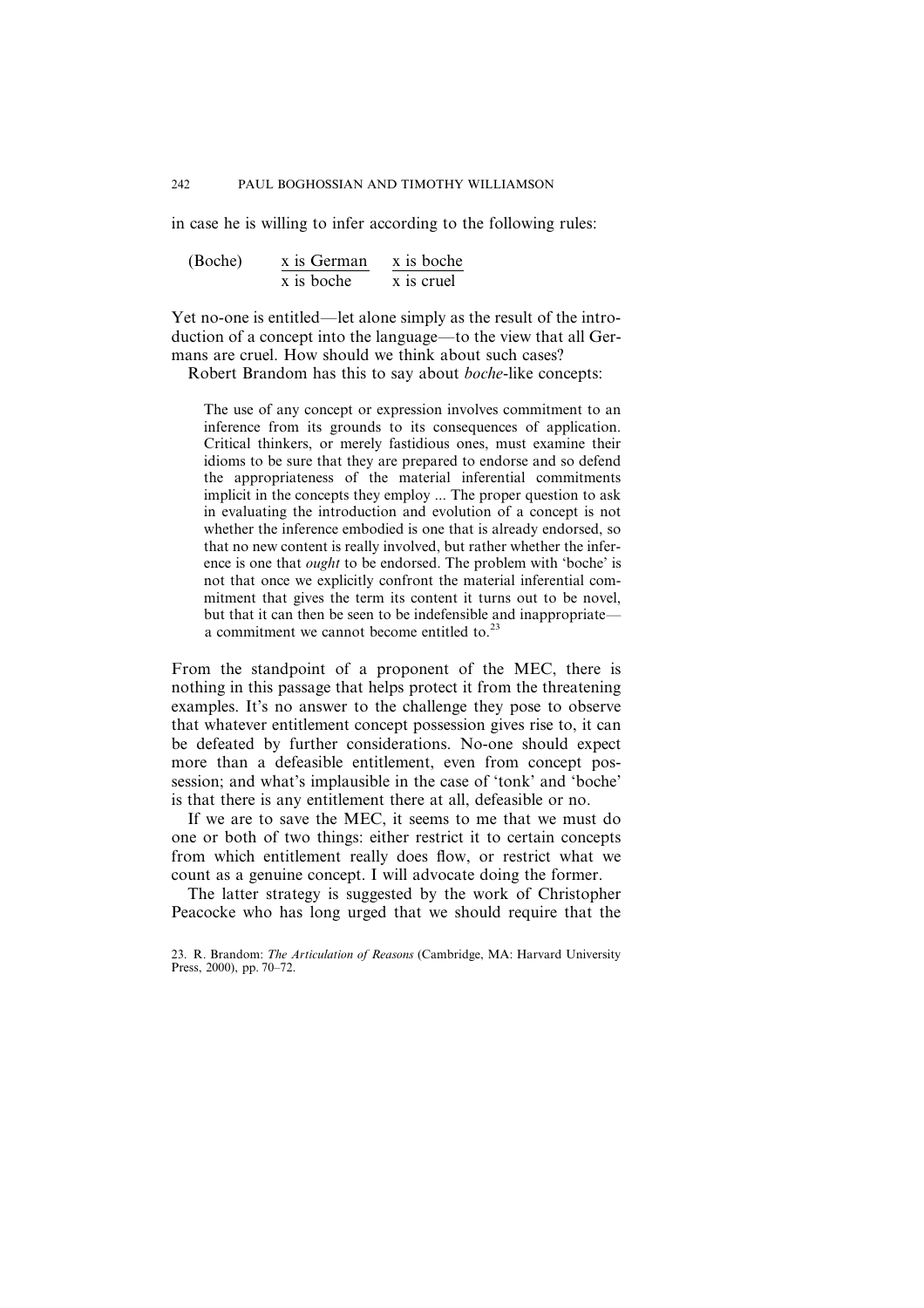meaning-constituting rules of a genuine concept be truthpreserving.<sup>24</sup>

If we adopt this requirement, we can say that what's wrong with both 'tonk' and 'boche' is precisely that there is no concept that those terms express, for there is no reference for 'tonk' and 'boche' that's capable of making all of their constitutive rules truth-preserving.

While this might seem to yield the right result for 'tonk' it doesn't yield the right result for 'boche': it's hard to believe that racists who employ boche-like concepts fail to express complete thoughts.

And even if we were to put this complaint to one side, it seems clear that truth-preservation alone will not suffice for dealing with our problem about the MEC.

Imagine someone theorizing about water and coming to believe, for whatever reason, that the way in which it is correct to say that water is composed of H2O is that there is some *other* stuff that composes water and that *it* is composed of  $H_2O^{25}$  So he introduces a term—'aqua'—to name this stuff and he stipulates that it is to be governed by the following introduction and elimination rules:

(Aqua) 
$$
\frac{x \text{ is water}}{x \text{ is aqua}}
$$
  $\frac{x \text{ is aqua}}{x \text{ is H}_2O}$ 

Unlike the case of 'boche', we have no independent reason for thinking that these rules are not truth-preserving. But there is clearly something fishy about this concept. And however one feels about that, there is certainly a problem for the MEC, given only the resources that we've been accorded so far: for no-one could think that the mere act of introducing the concept *aqua* into one's repertoire could give one *a priori* entitlement to the inference from x's being water to x's being  $H<sub>2</sub>O$ .

Or consider the concept *flurg* individuated by the following introduction and elimination rules:

| x is an elliptical equation | x is flurg                 |
|-----------------------------|----------------------------|
| x is flurg                  | x can be correlated with a |
|                             | modular form               |

<sup>24.</sup> See Peacocke 'Proof and Truth', in *Reality*, *Representations and Projection*, eds. J. Haldane and C. Wright (New York: OUP, 1993). I myself took this line in 'How Are Objective Epistemic Reasons Possible?', so the present paper represents a change of heart.

25. For the purposes of this example, I am assuming that composition is not identity.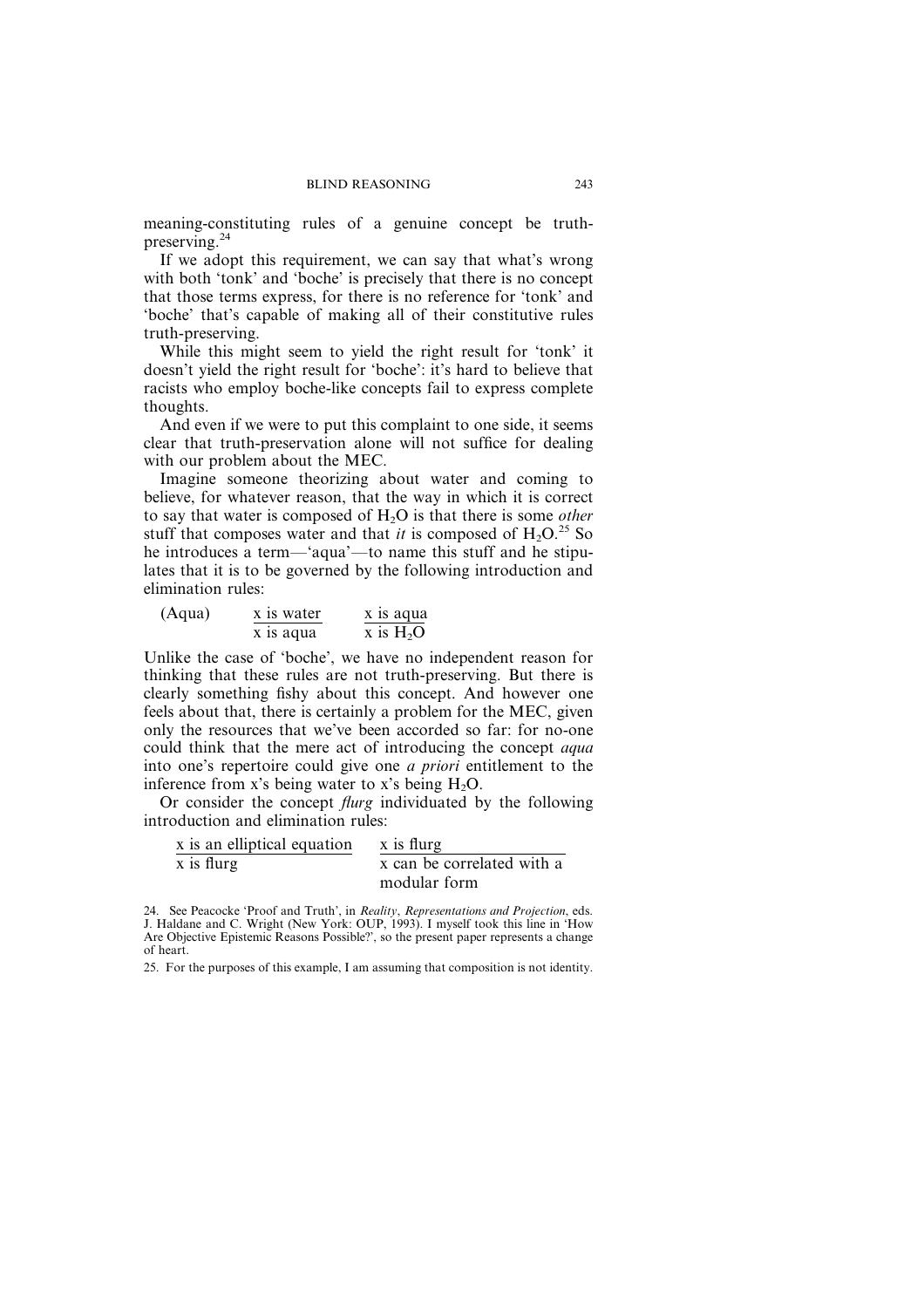It turns out to be a result that Wiles had to prove on the way to proving Fermat's Last Theorem that every elliptical equation can be correlated with a modular form (the Taniyama-Shimura conjecture). Once again, therefore, we have no independent reason to think that these introduction and elimination rules are not necessarily truth-preserving. But it's hard to see that one is *a priori* entitled, merely on the basis of introducing the term 'flurg', to the Taniyama-Shimura conjecture. So there is still a problem for the claim that entitlement flows from meaning-constitution, given only the requirement that a concept's introduction and elimination rules be truth-preserving.

### IX

*Defecti*û*e Concepts and Blameless Inference*. I would like to propose a different diagnosis of what has gone wrong with concepts such as *aqua* and *flurg*, one that doesn't depend on denying that they constitute genuine thinkable contents.

That denial can be sustained, I believe, in the case of 'tonk', but that is a rather extreme case. No-one can actually possess the concept allegedly expressed by 'tonk', because it isn't possible for someone to follow the rules that are constitutive of that connective. For to follow those rules one would have to be prepared to infer anything from everything, and that is no longer recognizable as belief or inference. But no such extreme claim can be made with respect to all the other examples that have been causing problems for the hypothesized connection between meaning and entitlement.

Start with the example of 'aqua'. The theorist who has conceived the need to introduce a term for the concept *aqua* has come to hold the following *theory*: 'There is some stuff, distinct from water, that composes water and that is itself composed of H2O. Let me call it ''aqua''.' Such a theorist already believes in water and  $H_2O$ , we may suppose. He has come to hold an additional belief about the world, namely, that it contains another substance, one that is related to water and  $H_2O$  in the specified way.

Now, the way we have written down the inferential rules for 'aqua' essentially amounts to insisting that, in order to have the concept *aqua* you must be prepared to *belie*û*e* this little *aqua*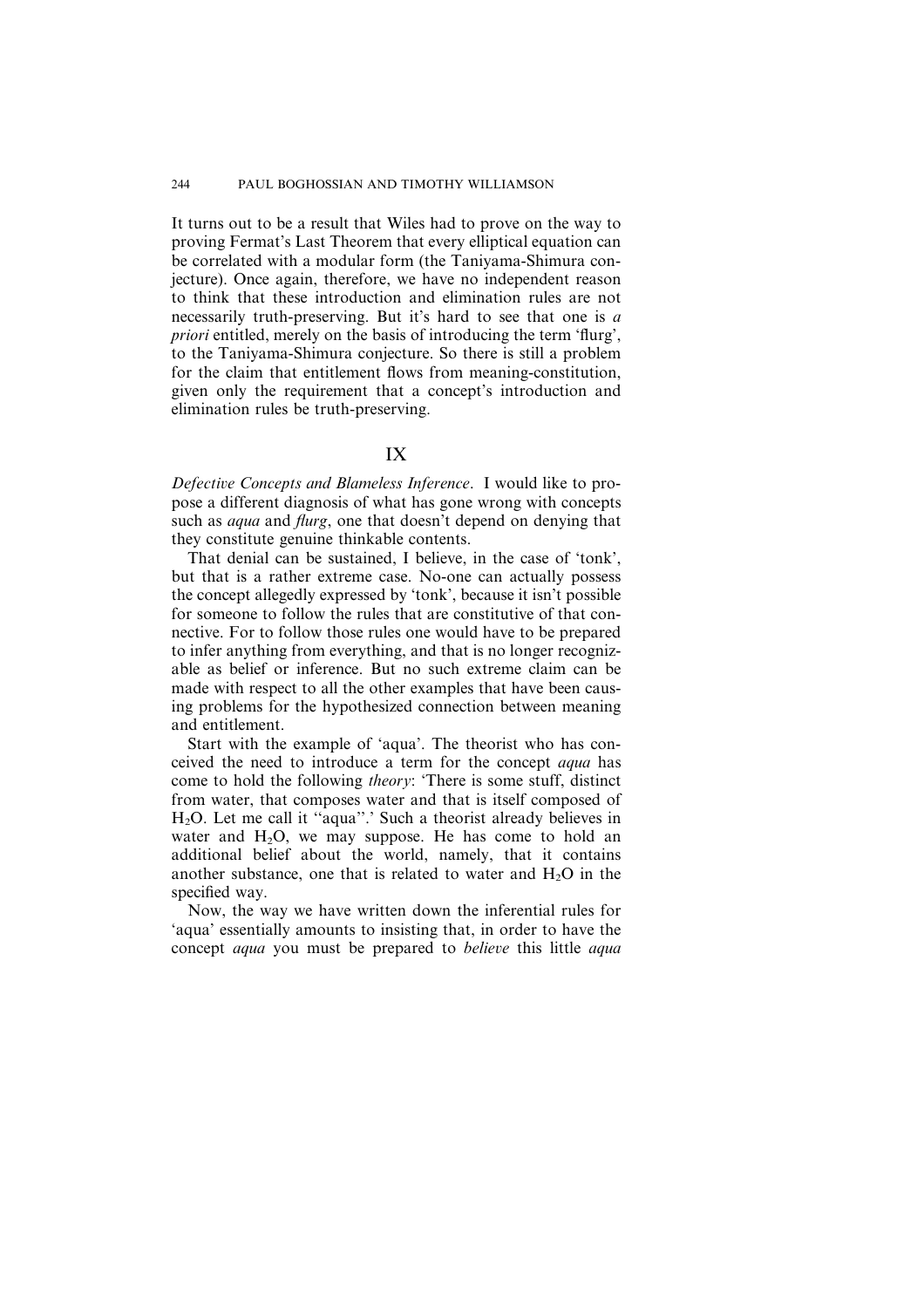theory. Given that you already believe in water and  $H_2O$ , the only way for you to acquire the concept *aqua*, on this account of its inferential rules, requires you to *believe* that there is such a thing as aqua. One cannot so much as have the concept of *aqua* without being prepared to believe that there is such a thing.

And although it seems to me that one *can* define and then think in terms of such a concept, it does seem like an epistemically questionable thing to do. Even if the aqua theorist were *certain* that there is such a thing as aqua, he should want the concept he expresses by that term to leave it open whether there is. He should allow for the conceptual possibility that he is mistaken; and he should certainly allow others intelligibly to disagree with him about aqua's existence. The concept itself should not be designed in such a way that, only those who believe a certain creed are allowed to possess it.

Ordinary scientific terms in good standing—'neutrino' for example—are held to have just this feature, of intelligibly allowing for disagreement about their extension. Thus, we don't think of the rules which correspond to our possession of the concept *neutrino* as consisting in the propositions that would actually be believed by a proponent of neutrino theory, but rather as corresponding only to what someone would be willing to believe who was *conditionalizing* on the truth of neutrino theory.

If we follow Russell, Ramsey, Carnap and Lewis, and represent neutrino theory

T(neutrino)

as the conjunction of the two propositions

 $(S)$   $(\exists x)$  Tx

and

(M)  $(\exists x)$  Tx → T(neutrino)

then the point is that we think of possession of the concept *neutrino* as requiring someone to affirm only M and not S as well.<sup>26</sup>

<sup>26.</sup> This paragraph follows Paul Horwich's discussion of the conditional nature of semantic stipulation in 'Stipulation, Meaning and Apriority', in Boghossian and Peacocke: *New Essays on the A Priori*. I ignore various complexities that a thorough discussion of the representation of scientific theories would require.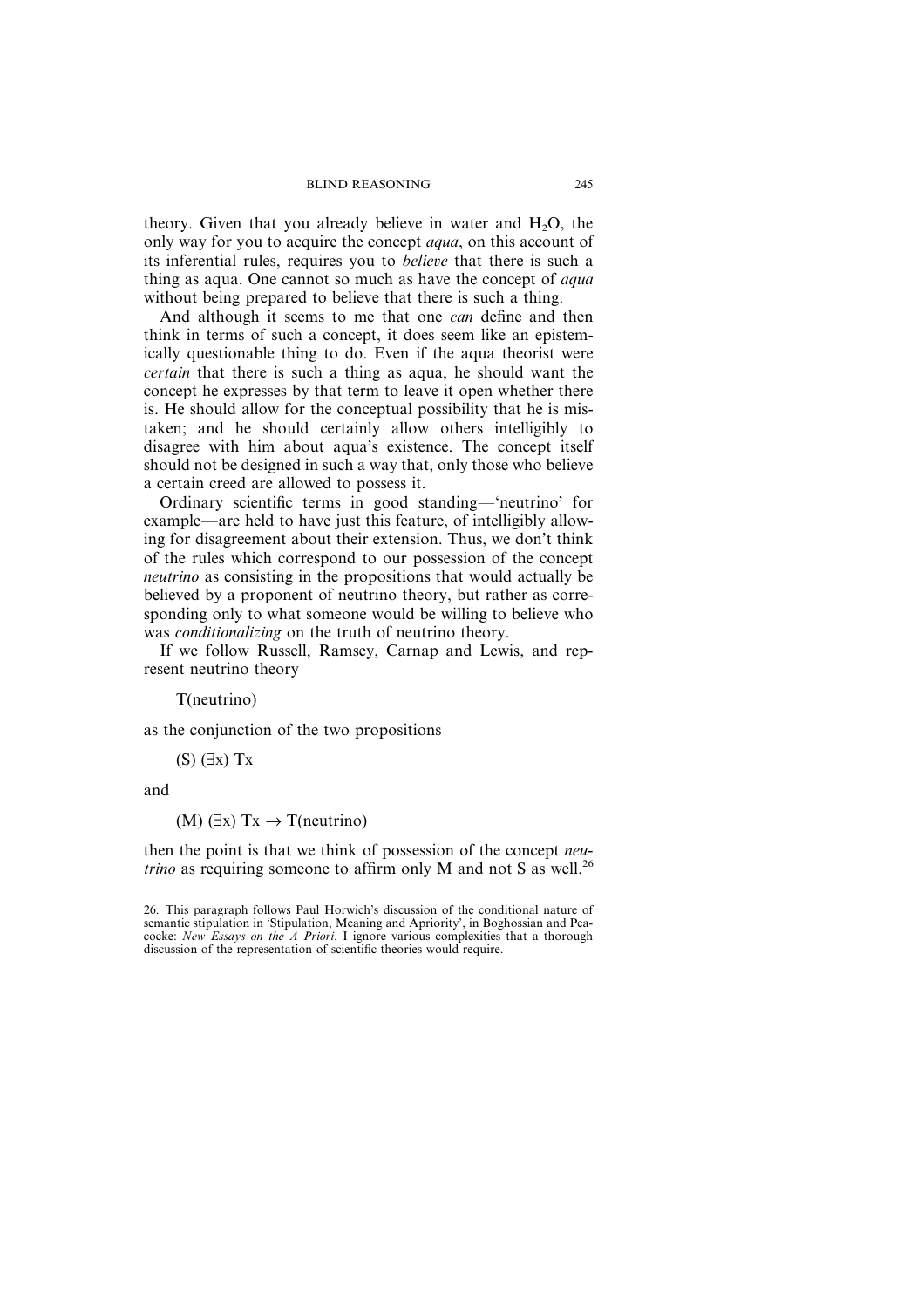Now, someone could certainly introduce a concept that did not have the conditionalized structure that I've claimed is actually true of *neutrino*, but which consists rather in the inferences that are characteristic of neutrino theory unconditionalized. Call this *neutrino*+. Such a person would insist that it is a condition on having *his* concept of neutrino that one be willing to endorse the characteristic claims and inferences of neutrino theory, and not merely the conditionalized claim captured in (M). But, for the reasons previously articulated, there would be something epistemically *defecti*û*e* about this concept, even if its constitutive rules turned out to be truth-preserving.

*Flurg*, *aqua* and *neutrino*+, then, all suffer from the same problem: they are all unconditional versions of a concept, when only its conditionalized version would be epistemically acceptable. I don't think we should put this by saying that they are not real concepts. Concepts are relatively cheap. But they are *defective* concepts. They are structured in such a way that perfectly reasonable questions about their extensions are foreclosed.

Under what conditions is only a conditionalized version of a concept acceptable? Here I want to make two claims: one bold, one sober.

- (Bold) Whenever both a conditional and an unconditional version of a given concept are available, it is the conditional version that ought to be used. Given the availability of both versions, the unconditional version counts as epistemically defective.
- (Sober) In the case of some concepts, only the unconditionalized version will be available.

Start with Bold. Whenever a conditionalized version of a concept is available, that is the version that ought to be used. In those contexts, an unconditionalized version would be defective.

The argument for this is quite straightforward and recapitulates the considerations we have just been looking at. You don't ever want the *possession conditions* for a concept to foreclose on the possible falsity of some particular set of claims about the world, if you can possibly avoid it. You want the possessor of the concept to be able coherently to ask whether there is anything that falls under it, and you want people to be able to disagree about whether there is.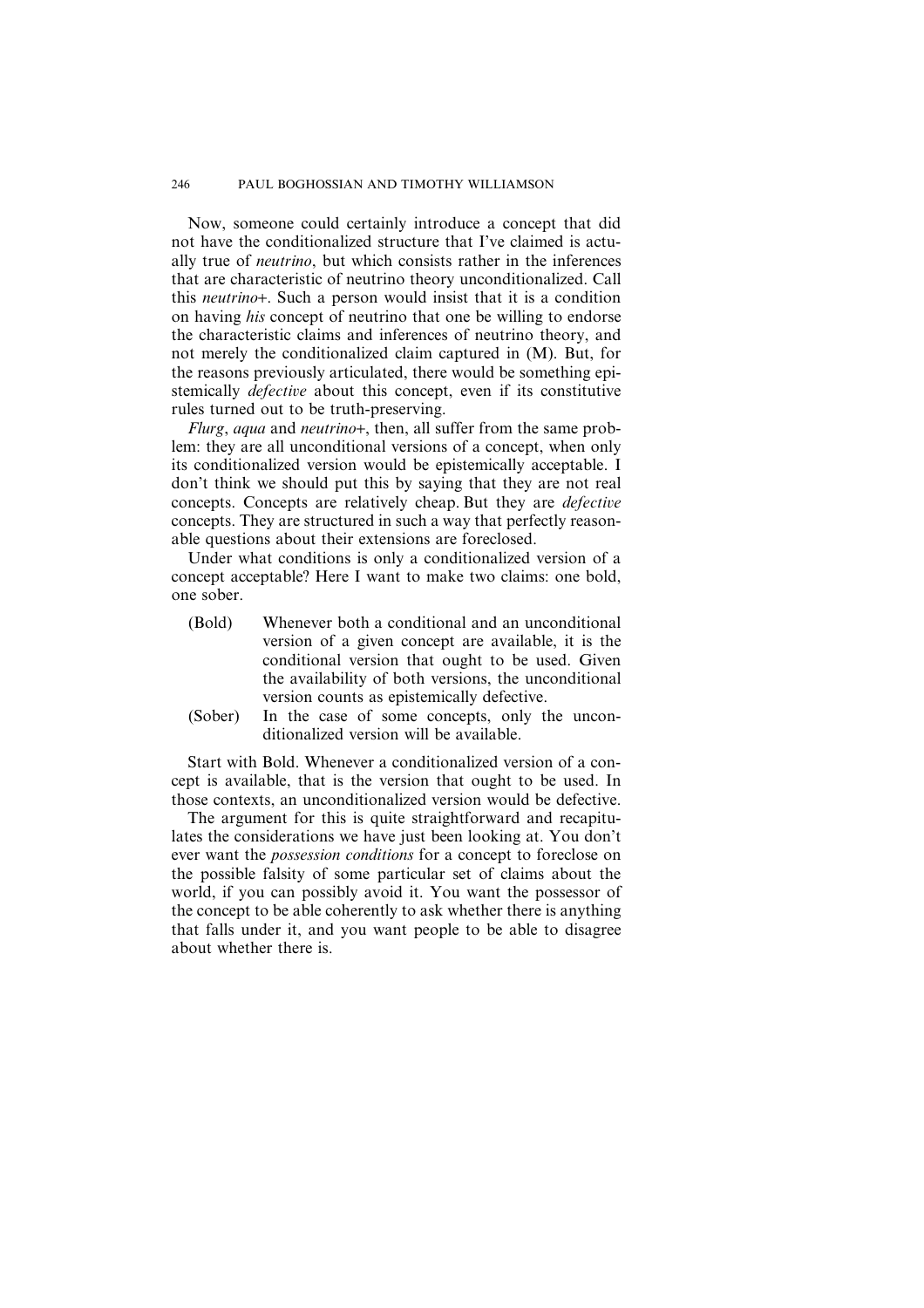If in a certain range of cases, however, it is logically impossible to hold the governing theory at arm's length then, in those cases, obviously, it can hardly be a requirement that one do so. But in all those cases where that is possible, it ought to be done.

What about Sober? It should be clear, given the kind of conditionalization that is in view here, that not every meaningful term in a language can be thought of as expressing a concept that conditionalizes on the existence of an appropriate semantic value for it. Take the case of 'flurg'. The stipulation that would correspond to a conditional version for 'flurg' would amount roughly to this:

If there is a property which is such that, any elliptical equation has it, and if something has it, then it can be correlated with a modular form, then if x has that property, x is flurg.

The corresponding introduction and elimination rules that would specify the possession condition for it would therefore be:

 $(\exists F)$   $[T(F) & Fx]$ x is flurg

and

x is flurg (∃) [T(F) & Fx]

As this makes clear, the only thinkers who could follow such rules—and, hence, the only thinkers who may be seen as implicitly conditionalizing on the existence of an appropriate semantic value for 'flurg'—are those who (a) possess a basic set of logical constants and (b) are able to refer to and quantify over properties in particular, and semantic values, more generally.

It follows, therefore, that conditional counterparts for one's primitive logical constants will not be available and hence that one could hardly be blamed for employing their unconditionalized versions. In particular, if the conditional is one of your primitive logical constants, you couldn't conditionalize on the existence of an appropriate truth function for it, for you would need it in order to conditionalize on anything. In such a case, there is no alternative but to accept 'conditional theory'— Modus Ponens in effect—if you are so much as to have the conditional concept. It thus couldn't be epistemically irresponsible of you just to go ahead and infer according to Modus Ponens